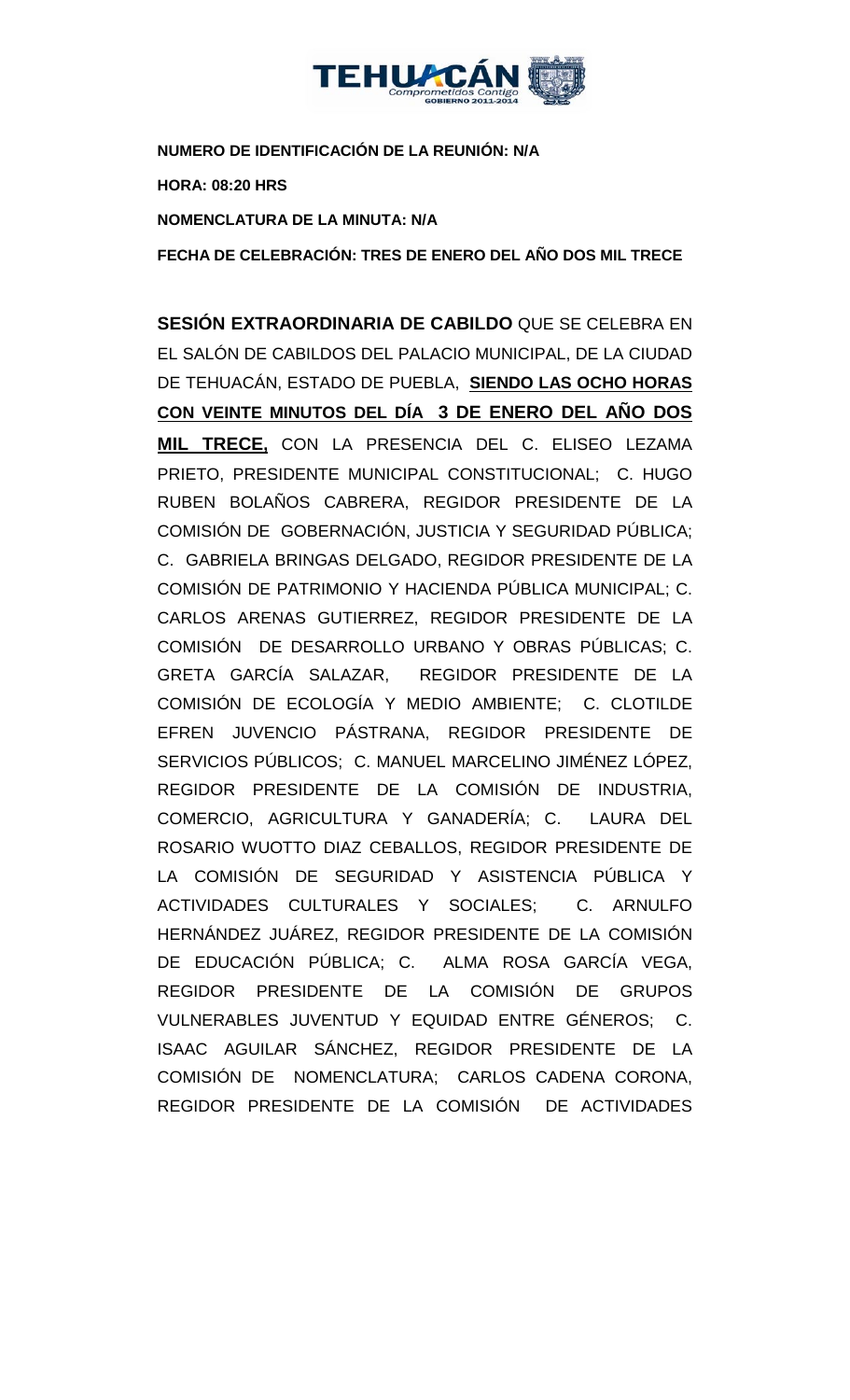DEPORTIVAS; C. ENRIQUE BUSTOS FLORES, REGIDOR PRESIDENTE DE LA COMISIÓN DE PATRIMONIO HISTÓRICO; C. LIC. ROBERTO IVÁN LINARES CHÁVEZ, SÍNDICO MUNICIPAL, ASÍ COMO EL C. DR. JOSÉ ORLANDO CUALLO CINTA, SECRETARIO DEL AYUNTAMIENTO QUIEN DA FE.---------------------------------------------

UNA VEZ QUE SE HA PASADO LISTA DE ASISTENCIA SE INFORMA LO SIGUIENTE:

NO SE ENCUENTRA PRESENTE EN ESTA SESIÓN DE CABILDO LA C. REGIDORA GRETA GARCÍA SALAZAR Y EL REGIDOR ISAAC AGUILAR SÁNCHEZ.

SEÑOR PRESIDENTE LE COMUNICO QUE SE ENCUENTRAN 12 DE LOS MIEMBROS DEL CABILDO, POR LO ANTERIOR SE DECLARA EL QUÓRUM LEGAL PARA CONTINUAR CON LA PRESENTE SESIÓN DE CABILDO.

EL C. DR. JOSÉ ORLANDO CUALLO CINTA, PROCEDE A DAR LECTURA AL ORDEN DEL DÍA, MISMA QUE CONTIENE LOS SIGUIENTES PUNTOS:

#### **1.- APERTURA DE LA SESIÓN**

**2.- LISTA DE ASISTENCIA**

**3.- DECLARATORIA DEL QUÓRUM**

#### **4.- LECTURA Y FIRMA DEL ACTA ANTERIOR**

#### **5.- COMISIÓN DE PATRIMONIO Y HACIENDA PÚBLICA MUNICIPAL.**

ANÁLISIS, DISCUSIÓN Y EN SU CASO APROBACIÓN DEL DICTAMEN QUE CONTIENE AUTORIZACION PARA DAR DE BAJA DEL PATRIMONIO DEL HONORABLE AYUNTAMIENTO MUNICIPAL DE TEHUACAN, PUEBLA, LOS BIENES MUEBLES DESCRITOS EN EL APARTADO DE LOS ANTECEDENTES DEL DICTAMEN QUE SERA PRESENTADO, ASI COMO SE AUTORICE A LA<br>TESORERIA MUNICIPAL LA RECLASIFICACION Y AJUSTE TESORERIA MUNICIPAL LA RECLASIFICACION Y AJUSTE CORRESPIONDIENTE A LA DIFERENCIA DE SALDOS EN LOS BIENES MUEBLES E INMUEBLES, OBTENIDA DEL COMPARATIVO DE LO REGISTRADO EN EL INVENTARIO DE BIENES MUEBLES E INMUEBLES DEL 15 DE FEBRERO AL 31 DE DICIEMBRE DEL 2011.

ANÁLISIS, DISCUSIÓN Y EN SU CASO APROBACIÓN DEL DICTAMEN QUE CONTIENE LA RATIFICACION DEL ACUERDO DE CABILDO DE FECHA 20 DE ABRIL DEL AÑO 2011, "…CON RELACION A LA AUTORIZACION PARA QUE A TRAVES DEL ALCALDE SE TRAMITE UNA LINEA DE CREDITO QUIROGRAFARIO, PARA HACER FRENTE A ALGUNA EVENTUALIDAD FINANCIERA QUE SURJA EN LA PRESENTE ADMINISTRACION HASTA POR LA CANTIDAD DE \$5,000,000.00 (CINCO MILLONES DE PESOS 00/100 M.N.)…"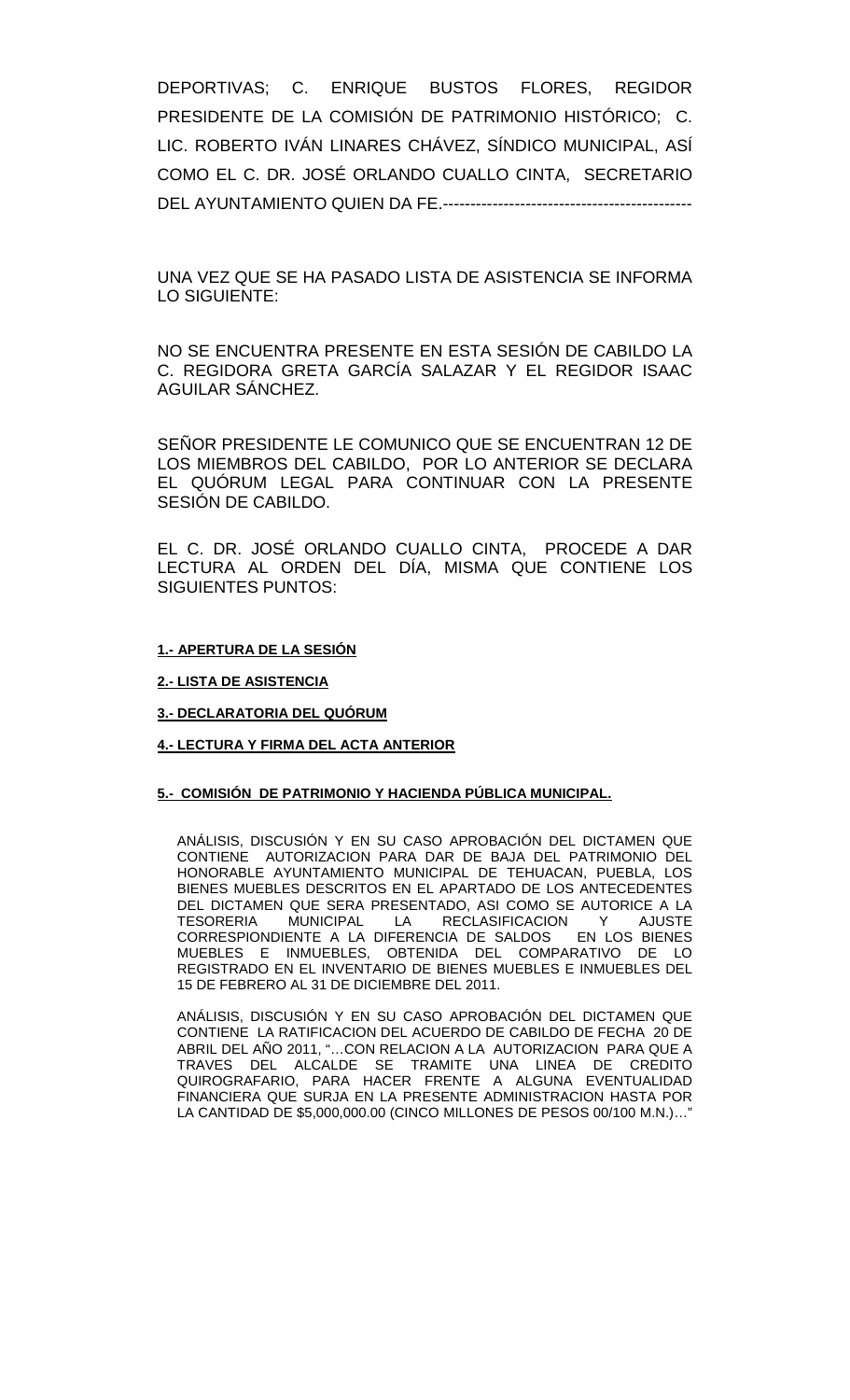ASI TAMBIEN SE AUTORICE Y RATIFIQUE EL PAGO DE LOS INTERESES GENERADOS DURANTE EL AÑO 2011 Y 2012.

ANÁLISIS, DISCUSIÓN Y EN SU CASO APROBACIÓN DEL DICTAMEN QUE CONTIENE LA RATIFICACIÓN DE PARTICIPACIONES EXTRAORDINARIAS A LA JUNTA AUXILIAR DE SANTA MARIA COAPAN, RESPECTO AL PAGO PARA EL RELLENO SANITARIO, CORRESPONDIENTE AL EJERCICIO FISCAL 2011.

#### **CLAUSURA.**

PASAMOS AL PUNTO DE LECTURA Y FIRMA DE ACTA DE LA SESION ANTERIOR

EN ESTOS MOMENTOS EL DR. ORLANDO CUALLO CINTA, PROCEDE A DAR LECTURA AL ACTA ANTERIOR UNA VEZ TERMINADA LA LECTURA SE PROCEDE A PASAR A LOS REGIDORES PARA SU FIRMA CORRESPONDIENTE.

**COMISIÓN DE PATRIMONIO Y HACIENDA PÚBLICA MUNICIPAL.- ANÁLISIS, DISCUSIÓN Y EN SU CASO APROBACIÓN DEL DICTAMEN QUE CONTIENE AUTORIZACIÓN PARA DAR DE BAJA DEL PATRIMONIO DEL HONORABLE AYUNTAMIENTO MUNICIPAL DE TEHUACAN, PUEBLA, LOS BIENES MUEBLES DESCRITOS EN EL APARTADO DE LOS ANTECEDENTES DEL DICTAMEN QUE SERA PRESENTADO, ASI COMO SE AUTORICE A LA TESORERIA MUNICIPAL LA RECLASIFICACION Y AJUSTE CORRESPIONDIENTE A LA DIFERENCIA DE SALDOS EN LOS BIENES MUEBLES E INMUEBLES, OBTENIDA DEL COMPARATIVO DE LO REGISTRADO EN EL INVENTARIO DE BIENES MUEBLES E INMUEBLES DEL 15 DE FEBRERO AL 31 DE DICIEMBRE DEL 2011.**

SEÑORA REGIDORA TIENE USTED EL USO DE LA PALABRA.

LA C. GABRIELA BRINGAS DELGADO, PROCEDE A DAR LECTURA AL DICTAMEN CORRESPONDIENTE, MISMO QUE A LA LETRA DICE:

#### "…HONORABLE CABILDO

LOS SUSCRITOS REGIDORES C.C. GABRIELA BRINGAS DELGADO, GRETA GARCIA SALAZAR Y HUGO RUBEN BOLAÑOS CABRERA, PRESIDENTE E INTEGRANTES DE LA COMISION DE PATRIMONIO Y HACIENDA PUBLICA MUNICIPAL DEL HONORABLE AYUNTAMIENTO DE TEHUACÁN, PUEBLA; EN EJERCICIO DE LAS FACULTADES QUE NOS CONFIEREN LOS ARTICULOS 92 FRACCIONES II, IV Y VII, 96 FRACCION II Y DEMAS RELATIVAS Y APLICABLES DE LA LEY ORGANICA MUNICIPAL, SOMETEMOS A LA CONSIDERACION DE ESTE CUERPO COLEGIADO EL PRESENTE DICTAMEN, EL ANALISIS, DISCUSION O EN SU CASO LA APROBACION QUE CONTIENE LA CANCELACION Y BAJA DEL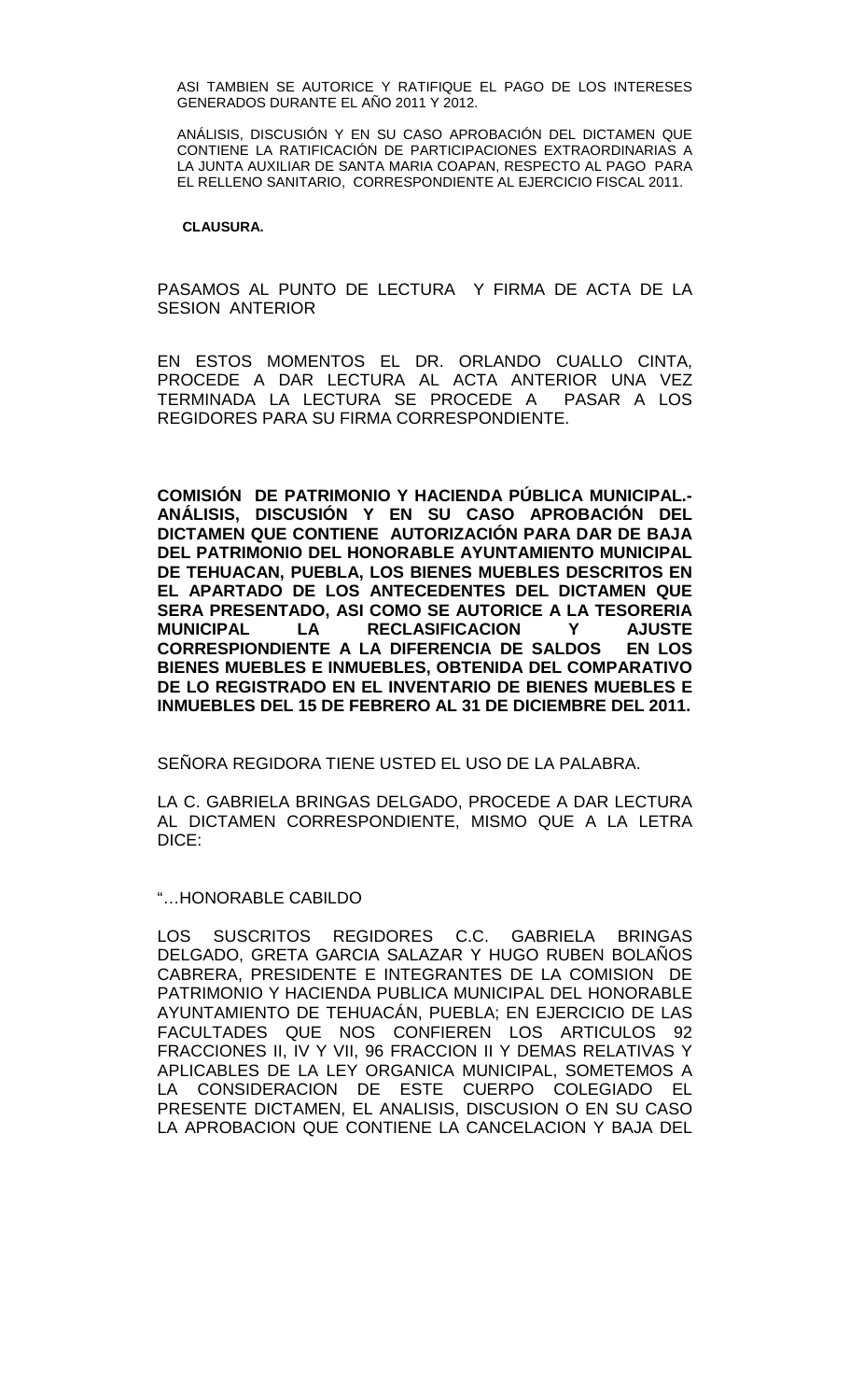REGISTRO CONTABLE DE DIVERSOS BIENES MUEBLES, DEL INVENTARIO DE BIENES MUEBLES PROPIEDAD DEL HONORABLE AYUNTAMIENTO MUNICIPAL, ASI COMO TAMBIEN EL ANALISIS,<br>DISCUSION O EN SU CASO LA APROBACION DE LA DISCUSION O EN SU CASO LA APROBACION RECLASIFICACION Y AJUSTE CORRESPONDIENTE A LA DIFERENCIA DE SALDOS EN LOS BIENES MUEBLES E INMUEBLES, OBTENIDA DEL COMPARATIVO DE LO REGISTRADO EN EL INVENTARIO DE BIENES MUEBLES E INMUEBLES AL 15 DE FEBRERO AL 31 DE DICIEMBRE DE 2011, Y LO REGISTRADO EN ESTADO DE POSICION FINANCIERA DE LA CUENTA PUBLICA 15 DE FEBRERO AL 31 DE DICIEMBRE DE 2011 RESULTADO DEL ACTA ENTREGA RECEPCION DE FECHA QUINCE DE FEBRERO DEL 2011, DE ACUERDO A LOS SIGUIENTES:

### **ANTECEDENTES**

**1.-** DEL REGISTRO DE BIENES MUEBLES EN EL MODULO DE BIENES MUEBLES EN EL SISTEMA CONTABLE GUBERNAMENTAL II, PUES ALGUNOS BIENES MUEBLES FUERON REGISTRADOS PERO SIN QUE EL PROVEEDOR ENTREGARA FISICAMENTE DICHOS BIENES MUEBLES, POR LO QUE SE PROCEDIO A CANCELAR EL CHEQUE QUE AMPARABA LA COMPRA, ASI MISMO BIENES MUEBLES QUE FUERON DUPLICADOS EN SU REGISTRO DE BIENES MUEBLES, TAMBIEN BIENES MUEBLES QUE FUERON RETIRADOS DEL CERESO DE TEHUACÁN, POR ESTAR EN CALIDAD DE PRESTAMOS Y SER PROPIEDAD DE LA DIRECCION DE CENTROS DE REINSERCION SOCIAL DEL ESTADO DE PUEBLA, ASI COMO EL REGISTRO DE REFACCIONES COMO BIENES MUEBLES NUEVOS, POR LO QUE NO PERTENECEN AL ACTIVO DE ESTE AYUNTAMIENTO SI NO COMO REFACCIONES DE OTROS BIENES YA EXISTENTES. POR LO QUE EN ESE ORDEN DE IDEAS, Y CON LA OPINION DEL SINDICO MUNICIPAL DE ESTE HONORABLE AYUNTAMIENTO, SE PROCEDE A SOLICITAR EL REGISTRO CONTABLE DE BAJAS DE LOS MISMOS EN EL MODULO DE BIENES MUEBLES EN EL SISTEMA CONTABLE MUNICIPAL II, TODA VEZ QUE CUMPLE CON EL SUPUESTO ESTABLECIDO EN EL ARTICULO 160 DE LA LEY ORGANICA MUNICIPAL QUE A LA LETRA DICE QUE LOS BIENES DEL DOMINIO PRIVADO DEL MUNICIPIO PODRAN ENAJENARSE, DARSE EN ARRENDAMIENTO, GRAVARSE, Y EN GENERAL SER OBJETO DE CUALQUIER ACTO JURIDICO EN LOS TERMINOS DE ESTA LEY, SIEMPRE Y CUANDO LO APRUEBEN LAS DOS TERCERAS PARTES DEL AYUNTAMIENTO; EL SINDICO EMITA SU OPINION ANTE EL CABILDO Y DEMAS APLICABLES, AL RESPECTO EL SINDICO MUNICIPAL EL LIC. ROBERTO IVAN LINARES CHAVEZ OPINA MEDIANTE ESCRITO DE FECHA DOS DE ENERO DEL 2013 LO SIGUIENTE:

EL QUE SUSCRIBE LIC. ROBERTO IVÁN LINARES CHÁVEZ EN MI CARÁCTER DE SÍNDICO MUNICIPAL DE ESTE H. AYUNTAMIENTO ADMINISTRACIÓN 2011-2014, CON FUNDAMENTO EN LOS ARTICULOS 158 FRACCION II Y 160 FRACCION II DE LA LEY ORGÁNICA MUNICIPAL, ME PERMITO EMITIR OPINIÓN CON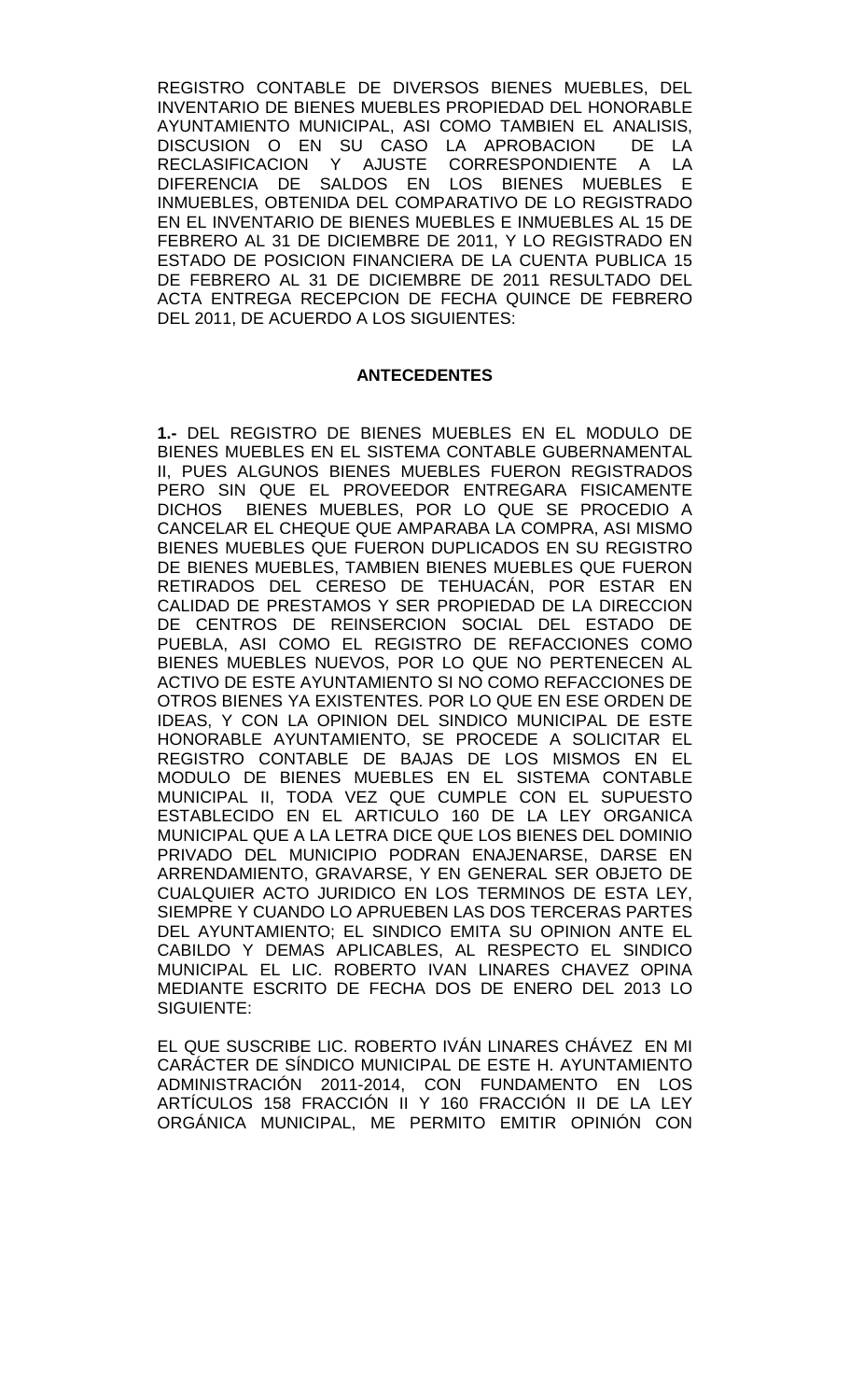RESPECTO A LAS BAJAS QUE SE ENCUENTRAN REGISTRADAS EN EL SISTEMA CONTABLE GUBERNAMENTAL DEL MUNICIPIO DE TEHUACÁN PUEBLA.

MANIFESTANDO LO SIGUIENTE:

CON FECHA 09 DE MAYO DE 2011, EN LA PÓLIZA NO: A05CRE0069, BAJO EL CONCEPTO: ESTANTERIAS METALICAS FLEJUSER SA DE C V F-1651 ESTANTERIA Y ARCHIVEROS P/DEPTOS, FUERON REGISTRADAS LAS FACTURAS 1650 B Y 1651 B, EXPEDIDAS POR ESTANTERIA METALIZAS FLEJUSER, S.A. DE C.V. POR \$2,560 Y \$21,760.05 RESPECTIVAMENTE. AMPARADAS CON EL CHEQUE NÚMERO 521 DE LA INSTITUCIÓN BANCARIA HSBC MEXICO, S.A. INSTITUCIÓN DE BANCA MÚLTIPLE, DE LA CUENTA 04051478428 DEL MUNICIPIO DE TEHUACÁN GASTO CORRIENTE.

POSTERIORMENTE EL DÍA 29 DE JULIO DE 2011, EN LA PÓLIZA NO: D07ACV0040, BAJO EL CONCEPTO: CENCELACIÓN DE CH 521 INGR PROP DEL 9/05/11, FUE REGISTRADA LA CANCELACIÓN DEL REGISTRO DE LAS FACTURAS 1650 B Y 1651 B, EXPEDIDAS POR ESTANTERIA METALIZAS FLEJUSER, S.A. DE C.V. POR \$2,560 Y \$21,760.05 RESPECTIVAMENTE. LO ANTERIOR DEBIDO A QUE LOS BIENES MUEBLES AMPARADOS EN DICHAS FACTURAS NO FUERON RECIBIDOS EN EL TIEMPO ACORDADO CON EL PROVEEDOR, DICHOS BIENES FUERON REGISTRADOS CON LOS NÚMEROS DE INVENTARIO 19219,19220, 19221, 19222, 19223, 19224,19225 Y19226, PARA LO CUAL SE ANEXAN AL CUERPO DEL PRESENTE COPIAS SIMPLES DE LAS PÓLIZAS DEL REGISTRO CONTABLE Y LA CANCELACIÓN DEL CHEQUE EN MENCIÓN PARA JUSTIFICAR LO ANTERIOR.

AHORA BIEN CON FECHA 31 DE AGOSTO 2011, SE REALIZARON LOS REGISTROS EN EL MÓDULO DE BIENES MUEBLES DEL SISTEMA CONTABLE GUBERNAMENTAL II, ASIGNÁNDOSE LOS NÚMEROS DE INVENTARIO 14220, 19695, 19676, 19678, 19679, 19476, 19477, 19952, 19978, 19979, SIN EMBARGO ESTOS BIENES SE REGISTRARON DOS VECES Y SE PROCEDIÓ A LA BAJA POR DUPLICIDAD EN EL REGISTRO CONTABLE DE LA MISMA, ADJUNTANDO A ESTE ESCRITO LOS DOCUMENTOS EMITIDOS POR EL SISTEMA CONTABLE GUBERNAMENTAL QUE COMPRUEBA EL ALTA Y BAJA DE LOS MISMOS ANEXANDO LA "FICHA DE BIEN MUEBLE" Y QUE A CONTINUACIÓN SE DETALLAN:

| FECHA DE ALTA Y | NO. DE            | <b>DESCRIPCION DEL</b> | <b>PROVEEDOR</b> | FACTURA |
|-----------------|-------------------|------------------------|------------------|---------|
| BAJA            | <b>INVENTARIO</b> | <b>BIFN</b>            |                  |         |
| ALTA:           | 14220             | CYBERSHOT 10.1         | <b>BERISTAIN</b> | F-9777  |
| 31/AGO/2011     |                   | MPX 4X                 | SANCHEZ JOSE     |         |
| BAJA:           |                   | <b>STEADYSHOT</b>      | <b>MARIA</b>     |         |
| 31/AGO/2011     |                   | <b>MOVIE</b>           |                  |         |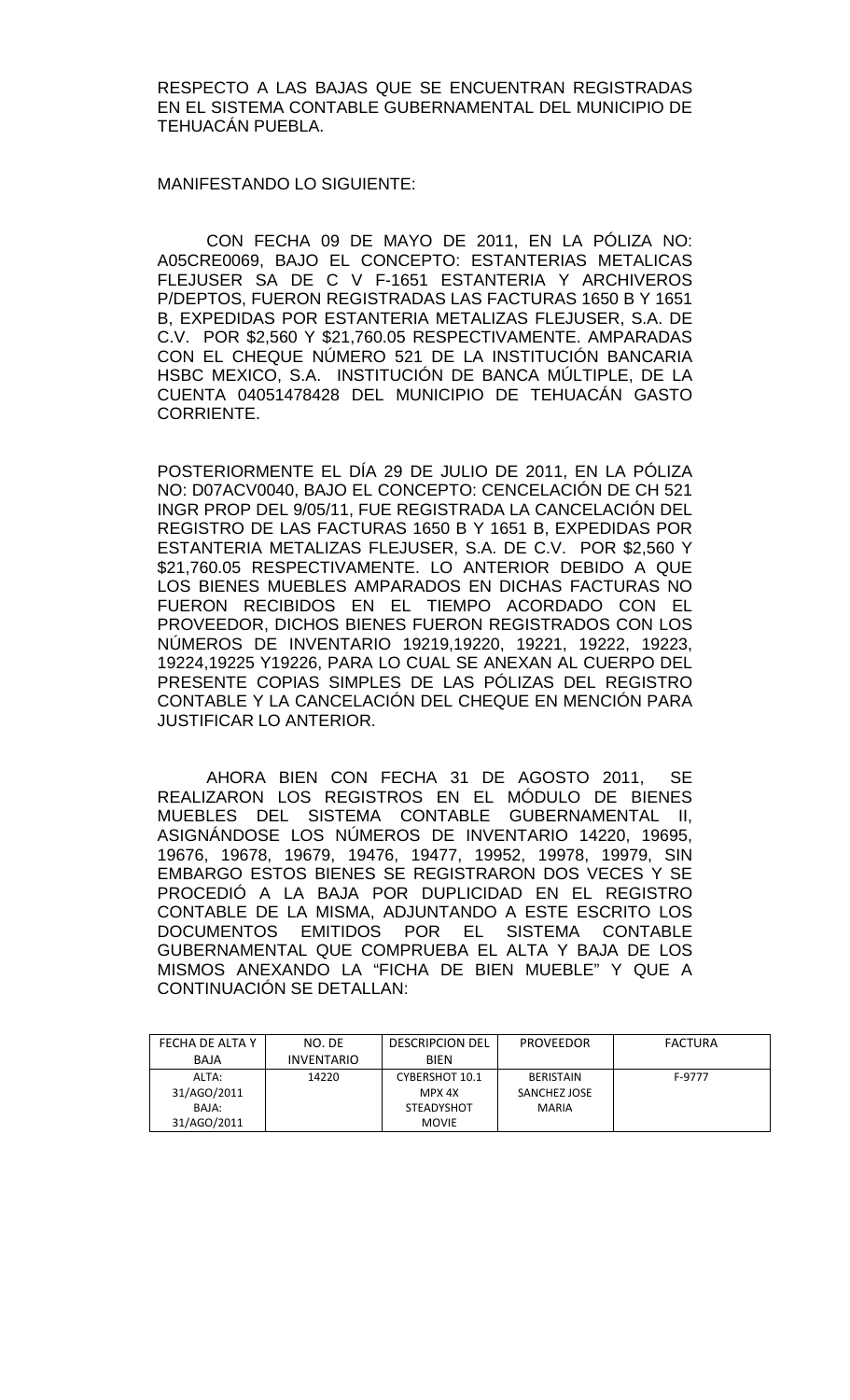| ALTA:             | 19695 | <b>SOPORTE</b>         | OFFICE DEPOT DE        | F-POSA/20977859 |
|-------------------|-------|------------------------|------------------------|-----------------|
| 31/AGO/2011       |       | UNIVERSAL              | MEXICO, S.A. DE        |                 |
| BAJA:             |       | <b>PROYECTORES</b>     | C.V.                   |                 |
| 31/AGO/2011       |       |                        |                        |                 |
| ALTA:             | 19676 | <b>MEMORIA SANDISK</b> | <b>BERISTAIN</b>       | F-9777          |
| 31/AGO/2011       |       | PRUO DUO               | SANCHEZ JOSE           |                 |
| BAJA:             |       |                        | <b>MARIA</b>           |                 |
| 31/AGO/2011       |       |                        |                        |                 |
| ALTA:             | 19678 | AIO 110B INT DC        | <b>BERISTAIN</b>       | F-9805          |
| 31/AGO/2011       |       | 2GB 500DVD RW          | SANCHEZ JOSE           |                 |
| BAJA:             |       | <b>FREEDOS</b>         | <b>MARIA</b>           |                 |
| 31/AGO/2011       |       |                        |                        |                 |
| ALTA:             | 19679 | AIO 110B INT DC        | <b>BERISTAIN</b>       | F-9805          |
| 31/AGO/2011       |       | 2GB 500DVD RW          | SANCHEZ JOSE           |                 |
| BAJA:             |       | <b>FREEDOS</b>         | <b>MARIA</b>           |                 |
| 31/AGO/2011       |       |                        |                        |                 |
| ALTA: 31/JUL/2011 | 19476 | <b>SWITCH CISCO 24</b> | <b>BERISTAIN</b>       | F-9481          |
| BAJA:             |       | <b>PUERTOS</b>         | SANCHEZ JOSE           |                 |
| 31/AGO/2011       |       |                        | <b>MARIA</b>           |                 |
| ALTA: 31/JUL/2011 | 19477 | <b>NO BREAK KOBLEK</b> | <b>BERISTAIN</b>       | F-9481          |
| BAJA:             |       |                        | SANCHEZ JOSE           |                 |
| 31/AGO/2011       |       |                        | <b>MARIA</b>           |                 |
| ALTA:             | 19952 | <b>COMPUTADORA</b>     | ELEAZAR                | F-A073          |
| 30/NOV/2011       |       |                        | <b>RODRIGUEZ PEREZ</b> |                 |
| BAJA: 31/DIC/2011 |       |                        |                        |                 |
| ALTA: 31/DIC/2011 | 19978 | <b>NO BREAK</b>        | REYNALDA               | $F-0012$        |
| BAJA: 31/DIC/2011 |       | <b>COMPLET MT500</b>   | <b>TRUJILLO</b>        |                 |
|                   |       | VA 19 MINS             | <b>RODRIGUEZ</b>       |                 |
| ALTA: 31/DIC/2011 | 19979 | <b>IMPRESORA LASER</b> | REYNALDA               | $F-0016$        |
| BAJA: 31/DIC/2011 |       | JET PRO P1102W         | <b>TRUJILLO</b>        |                 |
|                   |       |                        | <b>RODRIGUEZ</b>       |                 |

DE IGUAL MANERA SE REALIZÓ EL REGISTRO EN EL MÓDULO DE BIENES MUEBLES EN EL SISTEMA CONTABLE GUBERNAMENTAL II, ASIGNÁNDOSE EL NÚMERO DE INVENTARIO 18669, Y QUE IGUALMENTE SE DIO DE ALTA DOS VECES, POR LO QUE SE REALIZÓ LA BAJA POR DUPLICIDAD EN EL REGISTRO CONTABLE, ANEXANDO LA "FICHA DE BIEN MUEBLE" A ESTE ESCRITO Y SE MANIFIESTA LA FECHA DE ALTA Y BAJA DEL BIEN, Y QUE SE DETALLA A CONTINUACIÓN:

| FECHA DE ALTA | NO. DE            | <b>DESCRIPCION</b>  | <b>PROVEEDOR</b> | FACTURA |
|---------------|-------------------|---------------------|------------------|---------|
| Y BAJA        | <b>INVENTARIO</b> | <b>DEL BIEN</b>     |                  |         |
| ALTA:         | 18669             | RADIO EP450         | <b>TRAXIT</b>    | F-M170  |
| 30/ABR/2011   |                   | <b>MOTOROLA VHF</b> | COMUNICACIONES.  |         |
| BAJA:         |                   | 16C 5W 146-174      | S.A. DE C.V.     |         |
| 30/ABR/2011   |                   |                     |                  |         |

CON FECHA SEIS DE JULIO DEL 2010, MEDIANTE AL ACTA DE VISITA DEL DEPARTAMENTO DE TRABAJO PENITENCIARIO, SE PROCEDIÓ A RETIRAR 6 MAQUINAS INDUSTRIALES DE COSER DEL INTERIOR DEL CERESO TEHUACÁN, PARA SER CONCENTRADAS EN LA DIRECCIÓN TÉCNICA DE DIREGCERESOS, TAL Y COMO SE MENCIONA EN EL OFICIO NO. 761 Y QUE SE ADJUNTA AL PRESENTE EN COPIA DEBIDAMENTE CERTIFICADA, Y TODA VEZ QUE MEDIANTE ACTA CIRCUNSTANCIADA DE FECHA 19 DE FEBRERO DE 2011 SE HACE CONSTAR LOS SIGUIENTES HECHOS: "LA PRESENTE ACTA SE LEVANTA DERIVADO DEL PROCESO DE ENTREGA RECEPCIÓN 2008-2011/2011-2014, Y TIENE COMO FINALIDAD LO SIGUIENTE; … NÚMERO DE INVENTARIO 5779, 5780, 5781, 5782, 5783, Y 5784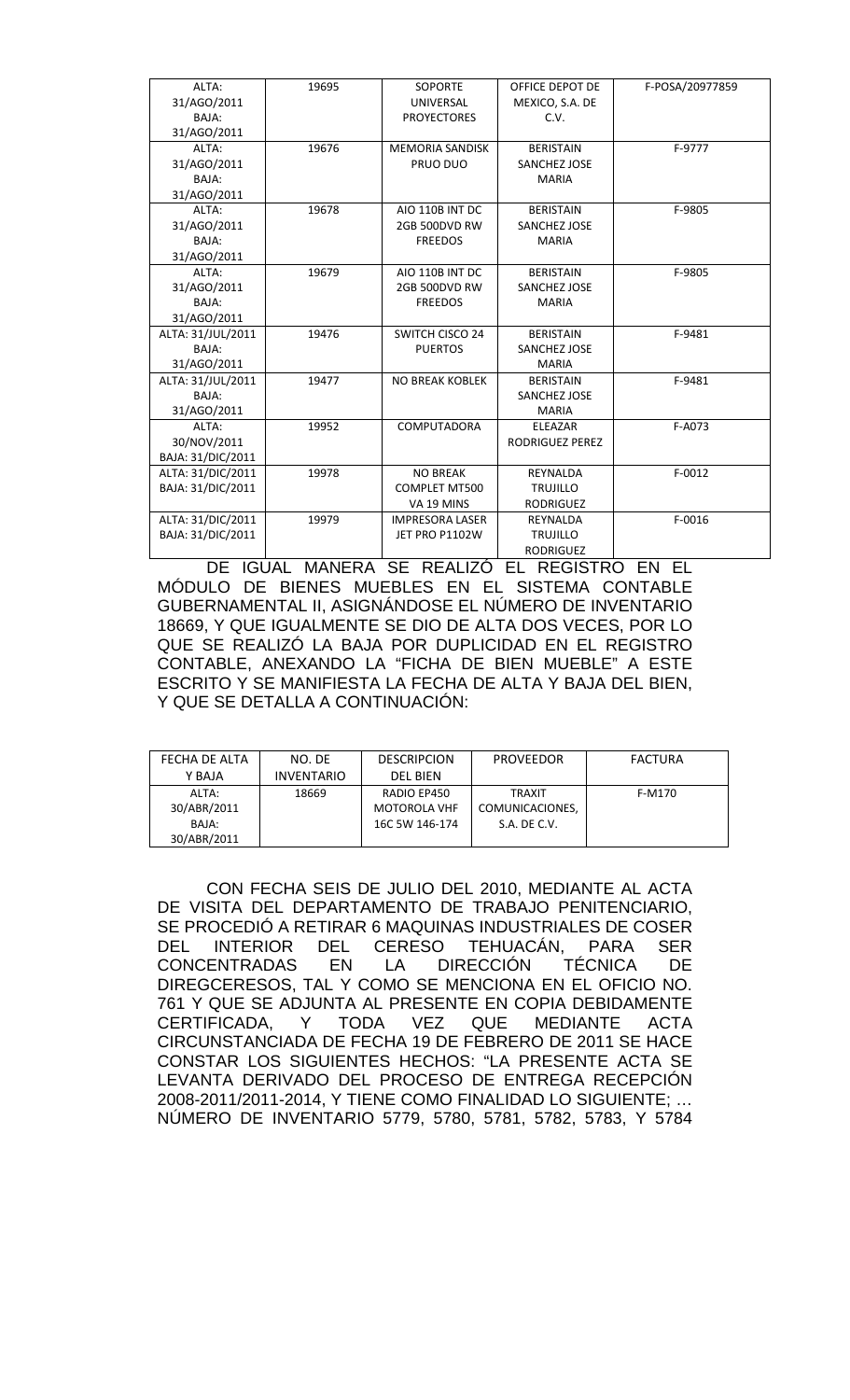TODOS Y CADA UNO EN RELACIÓN AL OFICIO 761…", MOTIVO POR EL CUAL CON FECHA PRIMERO DE ABRIL DEL 2011, SE REALIZA LA BAJA EN EL MÓDULO DE BIENES MUEBLES DEL SISTEMA CONTABLE GUBERNAMENTAL II, ANEXANDO LA "FICHA DE BIEN MUEBLE" Y QUE A CONTINUACIÓN SE DETALLA.

| <b>MAQUINARIA SALIENTE DEL CERESO TEHUACÁN:</b> |                   |                      |                  |                              |
|-------------------------------------------------|-------------------|----------------------|------------------|------------------------------|
| FECHA DE ALTA                                   | NO. DE            | <b>DESCRIPCION</b>   | <b>PROVEEDOR</b> | <b>FACTURA</b>               |
| Y BAJA                                          | <b>INVENTARIO</b> | <b>DEL BIEN</b>      |                  |                              |
| ALTA:                                           | 5779              | <b>MAQUINA DE</b>    | <b>DONACION</b>  | <b>BAJA REALIZADA CON EL</b> |
| 15/FEB/1999                                     |                   | <b>COSER YAMATO</b>  |                  | OFICIO No. 671               |
| BAJA:                                           |                   | <b>COLOR VERDE</b>   |                  |                              |
| 01/ABR/2011                                     |                   |                      |                  |                              |
| ALTA:                                           | 5780              | <b>MAQUINA DE</b>    | <b>DONACION</b>  | <b>BAJA REALIZADA CON EL</b> |
| 15/FEB/1999                                     |                   | <b>COSER BROTHER</b> |                  | OFICIO No. 671               |
| BAJA:                                           |                   | <b>COLOR GRIS</b>    |                  |                              |
| 01/ABR/2011                                     |                   |                      |                  |                              |
| ALTA:                                           | 5781              | <b>MAQUINA DE</b>    | <b>DONACION</b>  | <b>BAJA REALIZADA CON EL</b> |
| 15/FEB/1999                                     |                   | <b>COSER BROTHER</b> |                  | OFICIO No. 671               |
| <b>BAIA:</b>                                    |                   | <b>COLOR GRIS</b>    |                  |                              |
| 01/ABR/2011                                     |                   |                      |                  |                              |
| AI TA:                                          | 5782              | <b>MAQUINA DE</b>    | <b>DONACION</b>  | <b>BAJA REALIZADA CON EL</b> |
| 15/FEB/1999                                     |                   | <b>COSER BROTHER</b> |                  | OFICIO No. 671               |
| BAJA:                                           |                   | <b>COLOR GRIS</b>    |                  |                              |
| 01/ABR/2011                                     |                   |                      |                  |                              |
| ALTA:                                           | 5783              | <b>MAQUINA DE</b>    | <b>DONACION</b>  | <b>BAJA REALIZADA CON EL</b> |
| 15/FEB/1999                                     |                   | <b>COSER BROTHER</b> |                  | OFICIO No. 671               |
| BAJA:                                           |                   | <b>COLOR GRIS</b>    |                  |                              |
| 01/ABR/2011                                     |                   |                      |                  |                              |
| ALTA:                                           | 5784              | <b>MAQUINA DE</b>    | <b>DONACION</b>  | <b>BAJA REALIZADA CON EL</b> |
| 15/FEB/1999                                     |                   | <b>COSER YAMATO</b>  |                  | OFICIO No. 671               |
| BAJA:                                           |                   | <b>COLOR VERDE</b>   |                  |                              |
| 01/ABR/2011                                     |                   |                      |                  |                              |

MEDIANTE PÓLIZA NÚMERO A05ACV0163 DE FECHA 23 DE MAYO DEL 2011, CON NÚMERO DE CHEQUE 481 DE INGR PROP POR CONCEPTO FERRE-PAT SA DE CV, FACTURA 523 Y 580 CR-828 HERRAM PARQUES Y JARD, SE REGISTRARON DOS EQUIPOS COMO SIERRAS PARA LA COORDINACIÓN DE PARQUES Y JARDINES ADSCRITA A LA SECRETARIA DE SERVICIOS PÚBLICOS MUNICIPALES DE ESTA CIUDAD, Y SE REGISTRARON EN EL DEL MÓDULO DE BIENES MUEBLES DEL SISTEMA CONTABLE GUBERNAMENTAL II, DOS "SIERRA CIRCULAR TIPO CINCEL FS- 220 280 300 350 400" CON NÚMERO DE INVENTARIO 19245 Y 19246 RESPECTIVAMENTE, LOS CUALES NO CORRESPONDEN A EQUIPOS NUEVOS, SINO A REFACCIONES CONSISTENTE EN DISCOS QUE FUERON MONTADOS PARA UNA SIERRA CIRCULAR MARCA MS210 DE 18" 35.2 CM3 2.2 HP. CON NÚMERO DE SERIE 1708252554, CON NÚMERO DE INVENTARIO 17225 Y CON FECHA DE ADQUISICIÓN 11 DE MAYO DEL 2009 RESPALDADO CON LA FACTURA A102393 DE FERREPATH S.A. DE C.V. POR LO TANTO LA JUSTIFICACIÓN DE LA BAJA ES POR NO PERTENECER AL ACTIVO, ADJUNTANDO A ESTE ESCRITO COPIA SIMPLE DE PÓLIZA, FACTURA NO. FA I02523 Y REQUISICIÓN DEL PEDIDO ORIGINAL.

POR LO ANTERIORMENTE EXPUESTO MANIFIESTO QUE NO ENCUENTRO NINGÚN INCONVENIENTE EN EMITIR MI OPINIÓN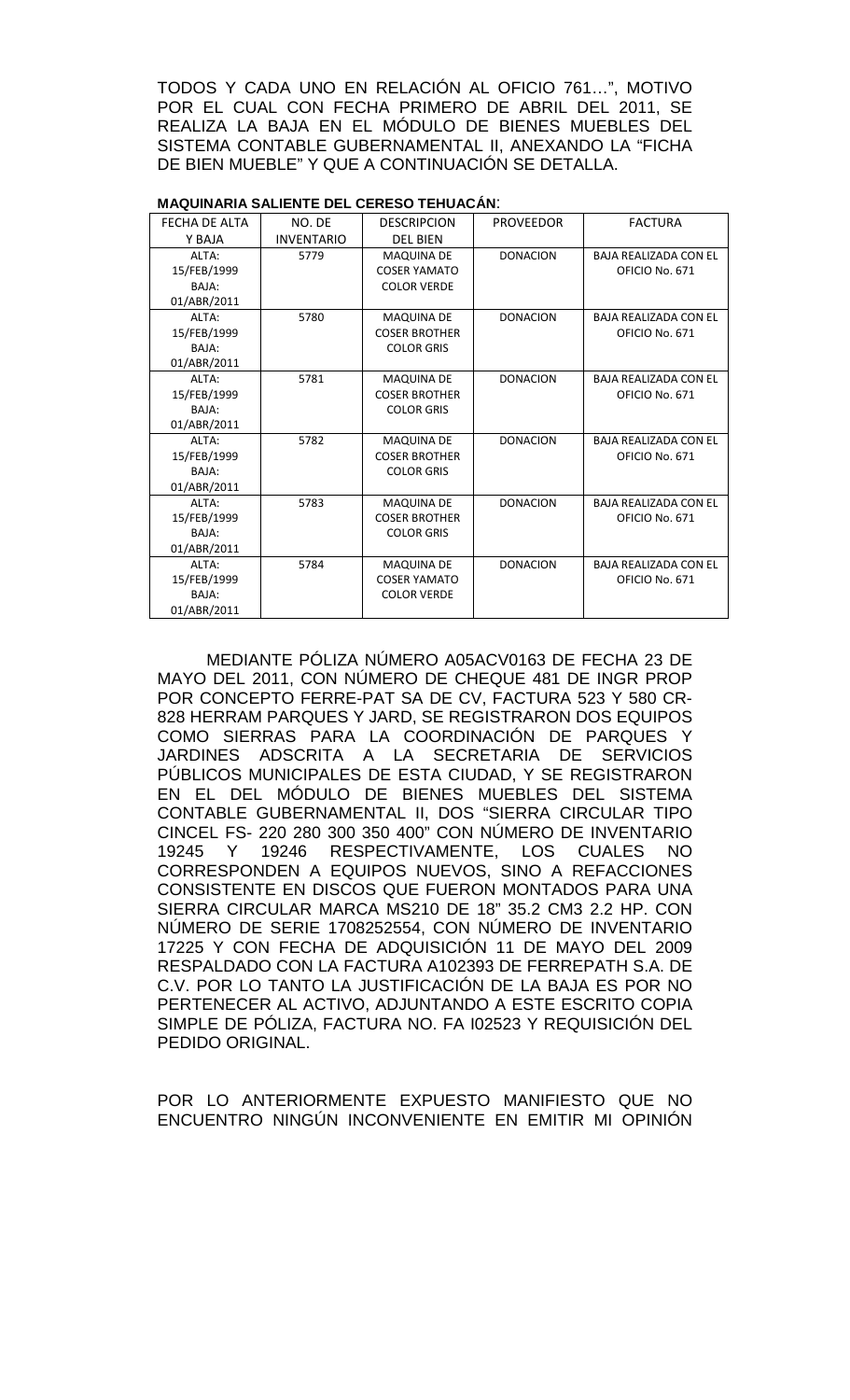FAVORABLE, PARA QUE LOS BIENES MUEBLES ANTES DESCRITOS SEAN CANCELADOS EN EL REGISTRO DEL MÓDULO DE BIENES MUEBLES DEL SISTEMA CONTABLE GUBERNAMENTAL II.

POR LO QUE DE LA OPINION DEL SINDICO MUNICIPAL LIC. ROBERTO IVAN LINARES CHAVEZ CON LA APROBACION Y VISTO BUENO DEL L.C. AARON CANDIDO SOLANO PEREZ, CONTRALOR MUNICIPAL DE TEHUACAN, ESTA COMISION DE PATRIMONIO Y HACIENDA PUBLICA MUNICIPAL DE HONORABLE AYUNTAMIENTO DE TEHUACÁN, PUEBLA; EN EJERCICIO DE LAS FACULTADES QUE NOS CONFIEREN LOS ARTICULOS 92 FRACCIONES II, IV Y VII, 96 FRACCION II Y DEMAS RELATIVAS Y APLICABLES DE LA LEY ORGANICA MUNICIPAL, SOLICITA LA BAJA DE LOS BIENES MUEBLES DESCRITOS CON ANTELACIONY PARA LO CUAL SE ADJUNTA LA DOCUMENTACION SUFICIENTE Y BASTANTE PARA QUE SE APRUEBE EL PRESENTE DICTAMEN COMO ANEXO UNO.

**2.-** AHORA BIEN SE SOLICITA LA APROBACION DE LA RECLASIFICACION Y AJUSTE CORRESPONDIENTE A LA DIFERENCIA DE SALDOS EN LOS BIENES MUEBLES E INMUEBLES, OBTENIDA DEL COMPARATIVO DE LO REGISTRADO EN EL INVENTARIO DE BIENES MUEBLES E INMUEBLES DEL QUINCE DE FEBRERO 2011 AL TREINTA Y UNO DE DICIEMBRE DEL 2011, Y LO REGISTRADO EN ESTADO DE POSICION FINANCIERA DE LA CUENTA PUBLICA DEL QUINCE DE FEBRERO DEL 2011 AL TREINTA Y UNO DE DICIEMBRE DE 2011 DE ESTA ADMINISTRACION POR LA CANTIDAD \$1,909,103.82, DICHAS DIFERENCIAS SE INTEGRAN DE LA SIGUIENTE MANERA: TERRENOS POR \$60,000.00, MAQUINARIA Y EQUIPO POR \$53,073.30, EQ. DE TRANSPORTE POR \$36,512.85, MOB Y EQ. POR \$388,862.75, EQ. DE COMUNICACIONES POR \$1,199.00 Y EQ. DE COMPUTO POR \$1,475,602.52. Y QUE DICHAS DIFERENCIAS SE DERIVARON DE LA ENTREGA RECEPCION DE FECHA QUINCE DE FEBRERO DE 2011 DE LA ADMINISTRACION PROXIMA PASADA CORRESPONDIENTE AL 2008-2011, TAL Y COMO SE DEMUESTRA CON LA INFORMACION FINANCIERA QUE SE ADJUNTA AL PRESENTE DICTAMEN A FIN DE QUE SEA APROBADA LA AUTORIZACION PARA QUE EL TESORERO MUNICIPAL RECLASIFIQUE Y AJUSTE EL ESTADO DE POSICION FINANCIERA CON EL MODULO DE BIENES MUEBLES CORRESPONDIENTE DEL QUINCE DE FEBRERO DEL 2011 AL TREINTA Y UNO DE DICIEMBRE DEL 2011, COMO ANEXO DOS.

## **CONSIDERANDO**

**I.-**QUE LA FRACCION II DEL ARTICULO 115 DE LA CONSTITUCION POLITICA DE LOS ESTADOS UNIDOS MEXICANOS, SEÑALA QUE LOS MUNICIPIOS ESTARAN INVESTIDOS DE PERSONALIDAD JURIDICA Y PATRIMONIO PROPIO EL CUAL MANEJARAN CONFORME A LA LEY Y QUE LOS AYUNTAMIENTOS TENDRAN LAS FACULTADES PARA APROBAR, DE ACUERDO A LAS LEYES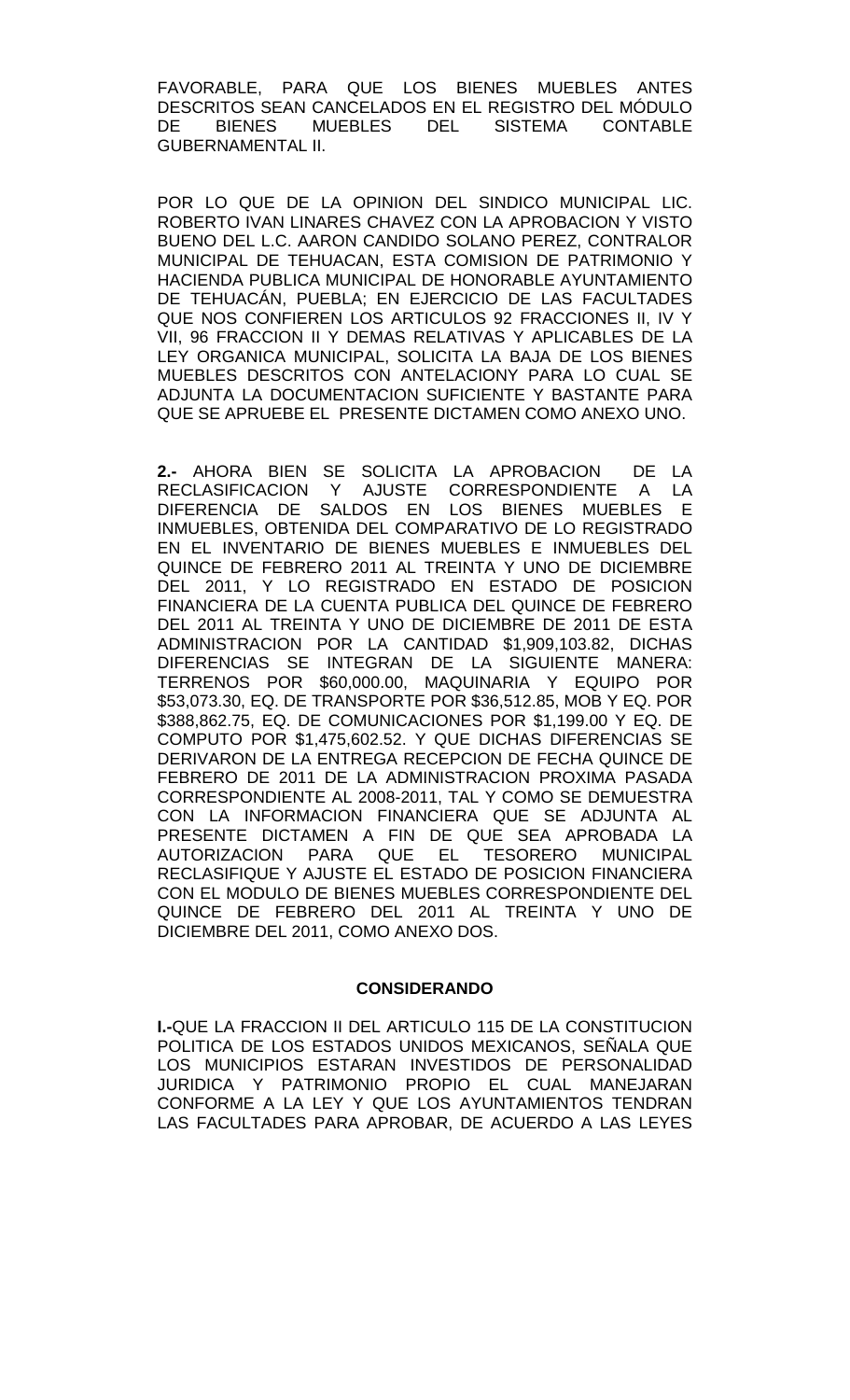EN MATERIA MUNICIPAL, QUE DEBERAN EXPEDIR LAS LEGISLATURAS DE LOS ESTADOS, LOS BANDOS DE POLICIA Y GOBIERNO, LOS REGLAMENTOS, LAS CIRCULARES Y DISPOSICIONES ADMINISTRATIVAS DE OBSERVANCIA GENERAL DENTRO DE SUS RESPECTIVAS JURISDICCIONES, QUE ORGANICEN LA ADMINISTRACION PUBLICA MUNICIPAL, REGULEN LAS MATERIAS, PROCEDIMIENTOS, FUNCIONES Y SERVICIOS PUBLICOS DE SU COMPETENCIA Y ASEGUREN LA PARTICIPACION CIUDADANA Y VECINA, DISPOSICION QUE ES CONFIRMADA POR LOS ARTICULOS 103 DE LA CONSITUCION POLITICA DEL ESTADO LIBRE Y SOBERANO DE PUEBLA Y 3 DE LA LEY ORGANICA MUNICIPAL.

**II.-** MISMA DISPOSICIÓN QUE ES TRASLADADA A LA FRACCION III DEL ARTICULO 105 DELACONSTITUCION POLITICA DEL ESTADO LIBRE Y SOBERANO DE PUEBLA;

**III.-** QUE EL ARTICULO 76 PRIMER PARRAFO DE LA LEY ORGANICA MUNICIPAL DETERMINA• .QUE EL AYUNTAMIENTO SESIONARA VALIDAMENTE CON LA ASISTENCIA DE LA MAYORIA DE SUS MIEMBROS Y DEL SECRETARIO EL AYUNTAMIENTO O LA PERSONA QUE LEGALMENTE LO SUSTITUYA;

**IV.-** QUE EL ARTICULO 77 DE LA MISMA LEY EN CITA DETERMINA QUE LOS ACUERDOS DE LOS AYUNTAMIENTOS SE TOMARAN POR MAYORIA DE VOTOS DEL PRESIDENTE MUNICIPAL, REGIDORES Y SINDlCO, Y EN CASO DE EMPATE, EL PRESIDENTE MUNICIPAL TENDRA VOTO DE CALIDAD;

**V.-** QUE EL ARTICULO 100 FRACCIONES VIII DE LA LEY ORGANICA MUNICIPAL DETERMINA QUE LOS DEBERES Y ATRIBUCIONES DEL SINDICO; MANIFESTAR OPORTUNAMENTE OPINIONES RESPECTO A LOS ASUNTOS DE LA COMPETENCIA DEL AYUNTAMIENTO.

**VI.-** QUE EL ARTICULO 159 FRACCION I DE LA LEY ORGANICA MUNICIPAL, ESTABLECE QUE LOS AYUNTAMIENTOS PODRAN POR ACUERDO A LAS DOS TERCERAS PARTES DICTAMINAR RESOLUCIONES QUE AFECTEN EL PATRIMONIO INMOBILIARIO.

**VII.**- QUE EL ARTICULO 160 DE LA LEY ORGANICA, A LA LETRA DICE QUE LOS BIENES DEL DOMINIO PRIVADO DEL MUNICIPIO<br>PODRAN ENAJENARSE, DARSE EN ARRENDAMIENTO, PODRAN ENAJENARSE, DARSE GRAVARSE, Y EN GENERAL SER OBJETO DE CUALQUIER ACTO JURIDICO EN LOS TERMINOS DE ESTA LEY, SIEMPRE Y CUANDO LO APRUEBEN LAS DOS TERCERAS PARTES DEL AYUNTAMIENTO; EL SINDICO EMITA SU OPINION ANTE EL CABILDO Y DEMAS APLICABLE.

**VIII.-** ASI MISMO EL ARTICULO 166 FRACCION XXI DE LA LEY ORGANICA MANIFIESTA QUE EL TESORERO MUNICIPAL DEBE ELABORAR Y SOMETER A LA APROBACIÓN DEL AYUNTAMIENTO EN FORMA OPORTUNA, EL INFORME DE LA CUENTA PÚBLICA MUNICIPAL, ASÍ COMO LOS ESTADOS DE ORIGEN Y APLICACIÓN DE RECURSOS Y LOS INFORMES DE AVANCE DE GESTIÓN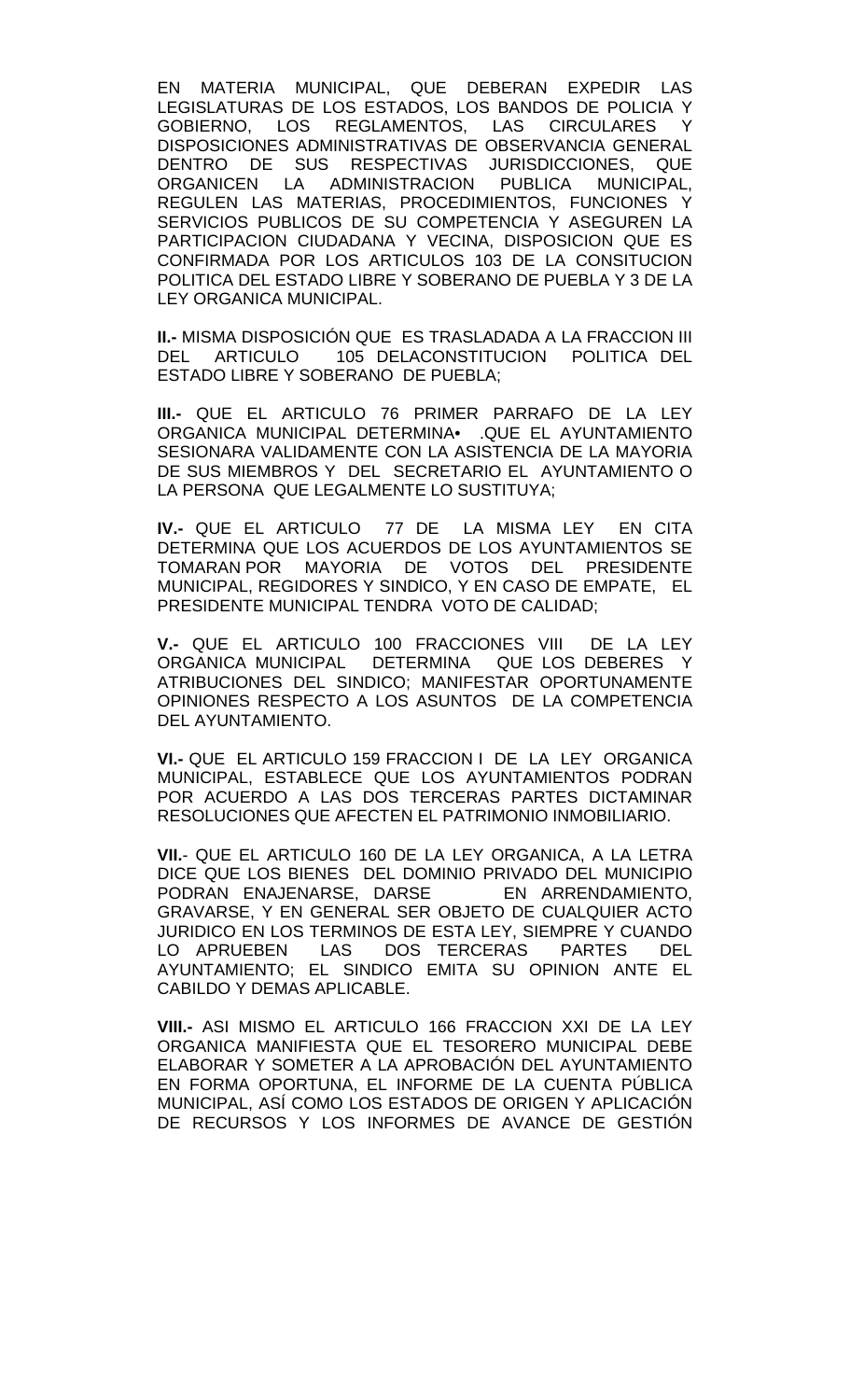FINANCIERA, PARA SU REMISIÓN AL ÓRGANO DE FISCALIZACIÓN SUPERIOR DEL ESTADO;

**IX.-** SE ANEXA DOCUMENTACION DESCRITA EN LOS ANTECEDENTES DEL PRESENTE DICTAMEN, PARA DEMOSTRAR EL ESTADO EN QUE SE ENCUENTRAN LOS BIENES Y JUSTIFICAR LA ANTERIOR.

QUE CON BASE EN LAS CONSIDERACIONES LEGALES SEÑALADAS Y CON FUNDAMENTO EN LOS DISPOSITIVOS LEGALES MENCIONADOS SOLICITO A ESTE HONORABLE CABILDO EL SIGUIENTE:

### **DICTAMEN**

PRIMERO.- AUTORICE EL HONORABLE CABILDO, DAR DE BAJA DEL PATRIMONIO DEL HONORABLE, AYUNTAMIENTO MUNICIPAL DE TEHUACAN PUEBLA, LOS BIENES MUEBLES DESCRITOS: EN EL APARTADO DE LOS ANTECEDENTES DEL PRESENTE DICTAMEN.

SEGUNDO.- AUTORICE EL HONORABLE CABILDO A LA CONTRALORIA MUNICIPAL DE ESTE HONORABLE AYUNTAMIENTO MUNICIPAL DAR DE BAJA DEL LISTADO DE LOS BIENES MUEBLES DE ESTE AYUNTAMIENTO, LOS BIENES DESCRITOS EN EL APARTADO DE ANTECEDENTES DEL<br>PRESENTE DICTAMEN POR SER NECESARIOS DADO SU DICTAMEN POR SER NECESARIOS DADO SU CONDICION DE NO HABER SIDO ADQUIRIDOS, ASI COMO POR SU DUPLICIDAD EN EL RESGISTRO DE BIENES MUEBLES DEL SISTEMA CONTABLE GUBERNAMENTAL II, HABER SIDO RETIRADOS DEL CERESO DE TEHUACAN EN CALIDAD DE PRESTAMO POR SER PROPIEDAD DE LA DIRECCION DE CENTROS DE REINSERCION SOCIAL DEL ESTADO, Y POR NO PERTENECER AL ACTIVO DE ESTE AYUNTAMIENTO.

TERCERO.- AUTORICE A LA TESORERIA MUNICIPAL DE ESTE AYUNTAMIENTO LA RECLASIFICACION Y AJUSTE CORRESPONDIENTE A LA DIFERENCIA DE SALDOS EN LOS BIENES MUEBLES E INMUEBLES, OBTENIDA DEL COMPARATIVO DE LO REGISTRADO EN EL INVENTARIO DE BIENES MUEBLES E INMUEBLES DEL QUINCE DE FEBRERO AL TREINTA Y UNO DE DICIEMBRE DEL 2011, Y LO REGISTRADO EN ESTADO DE POSICION FINANCIERA DE LA CUENTA PUBLICA DEL QUINCE DE FEBRERO AL TREINTA Y UNO DE DICIEMBRE DE 2011 DE ESTA ADMINISTRACION RESULTADO DEL ACTA ENTREGA RECEPCION DE FECHA QUINCE DE FEBRERO DEL 2011.– ATENTAMENTE.- "TEHUACÁN, COMPROMETIDOS CONTIGO".- TEHUACÁN, PUEBLA; A LOS TRES DÍAS DEL MES DE ENERO DEL DOS MIL TRECE.- REGIDORES DE LA COMISION DE PATRIMONIO Y HACIENDA PÚBLICA MUNICIPAL DE HONORABLE AYUNTAMIENTO DE TEHUACÁN.- C. GABRIELA BRINGAS DELGADO.- GRETA GARCIA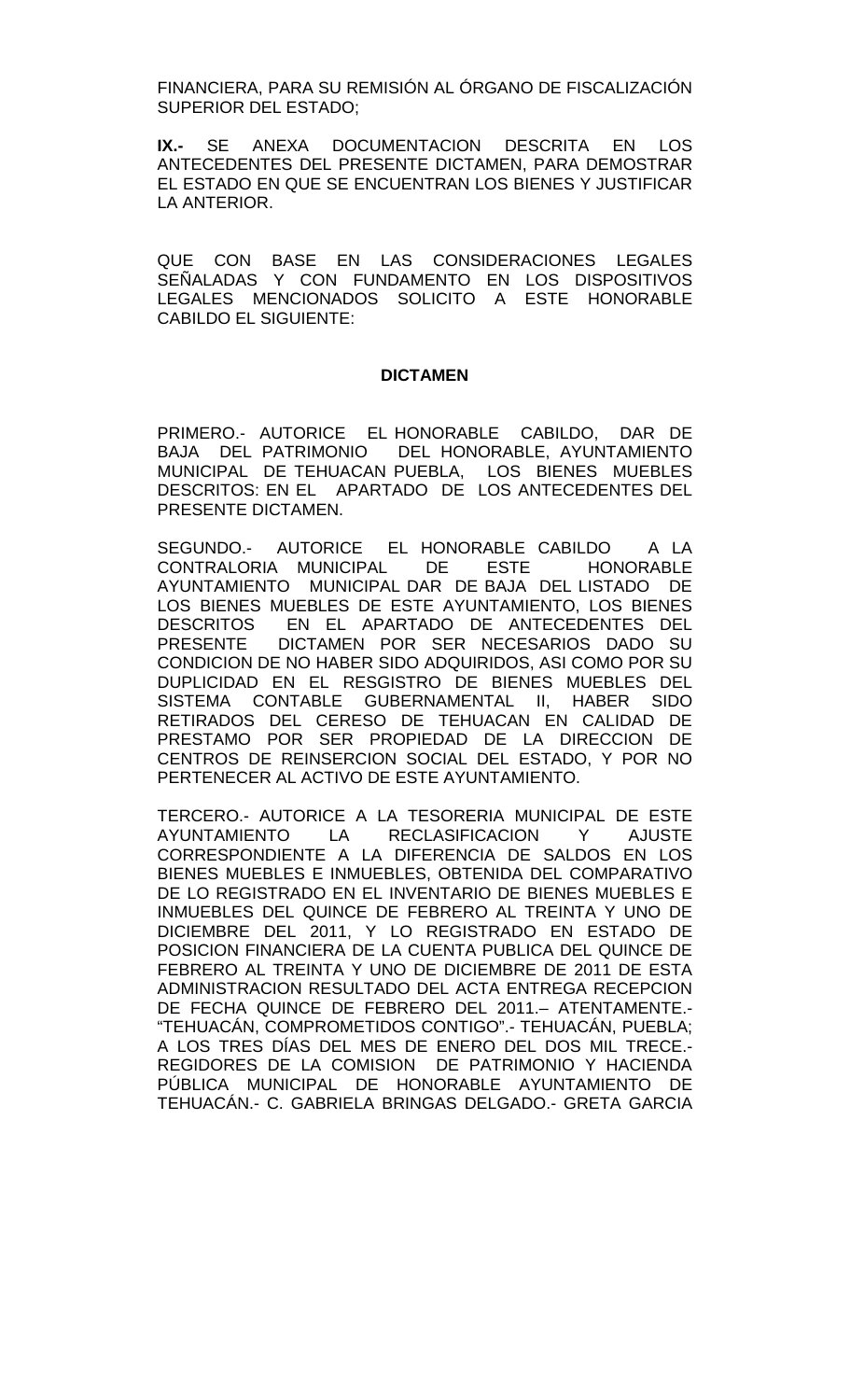SALAZAR.-C. HUGO RUBEN BOLAÑOS CABRERA.- FIRMAS ILEGIBLES…"

SEÑOR PRESIDENTE MUNICIPAL, REGIDORES Y SINDICO MUNICIPAL, EN VOTACIÓN SE LES CONSULTA SI SE APRUEBA LA PROPUESTA PRESENTADA EN CUESTIÓN, LOS QUE ESTÉN POR LA AFIRMATIVA SÍRVANSE MANIFESTARLO LEVANTANDO LA MANO.

HABIÉNDOSE ANALIZADO AMPLIAMENTE EL CONTENIDO DEL DICTAMEN DE REFERENCIA, POR MAYORÍA CON 12 VOTOS A FAVOR, POR PARTE DE LOS INTEGRANTES DEL HONORABLE CABILDO, SE DETERMINA EL SIGUIENTE:

# **A C U E R D O**

**PRIMERO.-** AUTORIZA EL HONORABLE CABILDO, DAR DE BAJA DEL PATRIMONIO DEL HONORABLE, AYUNTAMIENTO MUNICIPAL DE TEHUACAN PUEBLA, LOS BIENES MUEBLES DESCRITOS: EN EL APARTADO DE LOS ANTECEDENTES DEL DICTAMEN QUE HA SIDO PRESENTADO.

**SEGUNDO.-** AUTORIZA EL HONORABLE CABILDO A LA CONTRALORIA MUNICIPAL DE ESTE HONORABLE AYUNTAMIENTO MUNICIPAL DAR DE BAJA DEL LISTADO DE LOS BIENES MUEBLES DE ESTE AYUNTAMIENTO, LOS BIENES DESCRITOS EN EL APARTADO DE ANTECEDENTES DEL PRESENTE DICTAMEN POR SER NECESARIOS DADO SU CONDICION DE NO HABER SIDO ADQUIRIDOS, ASI COMO POR SU DUPLICIDAD EN EL RESGISTRO DE BIENES MUEBLES DEL SISTEMA CONTABLE GUBERNAMENTAL II, HABER SIDO RETIRADOS DEL CERESO DE TEHUACAN EN CALIDAD DE PRESTAMO POR SER PROPIEDAD DE LA DIRECCION DE CENTROS DE REINSERCION SOCIAL DEL ESTADO, Y POR NO PERTENECER AL ACTIVO DE ESTE AYUNTAMIENTO.

**TERCERO.-** SE AUTORIZA A LA TESORERIA MUNICIPAL DE ESTE AYUNTAMIENTO LA RECLASIFICACION Y AJUSTE CORRESPONDIENTE A LA DIFERENCIA DE SALDOS EN LOS BIENES MUEBLES E INMUEBLES, OBTENIDA DEL COMPARATIVO DE LO REGISTRADO EN EL INVENTARIO DE BIENES MUEBLES E INMUEBLES DEL QUINCE DE FEBRERO AL TREINTA Y UNO DE DICIEMBRE DEL 2011, Y LO REGISTRADO EN ESTADO DE POSICION FINANCIERA DE LA CUENTA PUBLICA DEL QUINCE DE FEBRERO AL TREINTA Y UNO DE DICIEMBRE DE 2011 DE ESTA ADMINISTRACION RESULTADO DEL ACTA ENTREGA RECEPCION DE FECHA QUINCE DE FEBRERO DEL 2011.

LO ANTERIOR CON FUNDAMENTO EN LOS DISPOSITIVOS LEGALES INVOCADOS EN EL DICTAMEN DE REFERENCIA.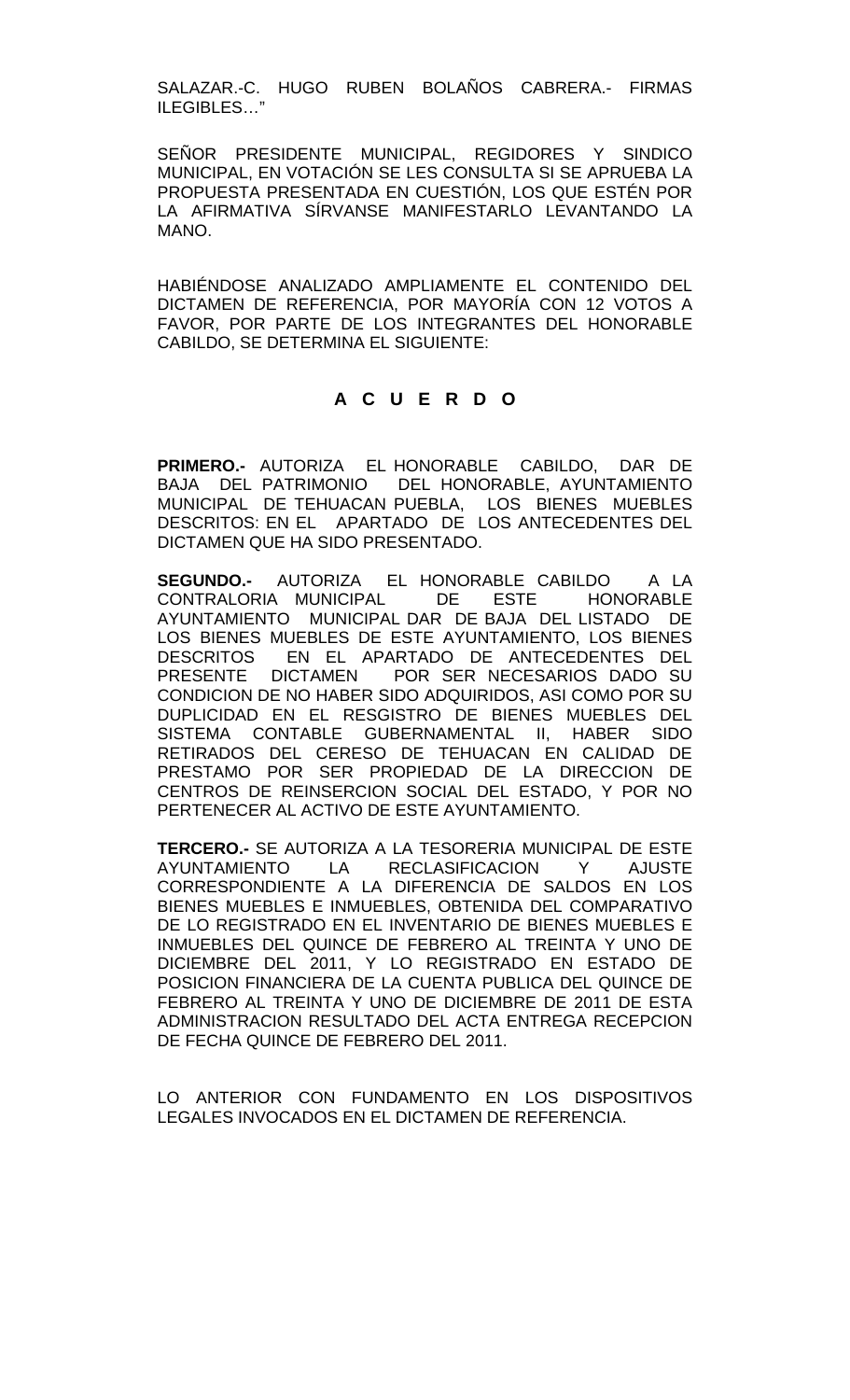**COMISIÓN DE PATRIMONIO Y HACIENDA PÚBLICA MUNICIPAL.- ANÁLISIS, DISCUSIÓN Y EN SU CASO APROBACIÓN DEL DICTAMEN QUE CONTIENE LA RATIFICACION DEL ACUERDO DE CABILDO DE FECHA 20 DE ABRIL DEL AÑO 2011, "…CON RELACION A LA AUTORIZACION PARA QUE A TRAVES DEL ALCALDE SE TRAMITE UNA LINEA DE CREDITO QUIROGRAFARIO, PARA HACER FRENTE A ALGUNA EVENTUALIDAD FINANCIERA QUE SURJA EN LA PRESENTE ADMINISTRACION HASTA POR LA CANTIDAD DE \$5,000,000.00 (CINCO MILLONES DE PESOS 00/100 M.N.)…" ASI TAMBIEN SE AUTORICE Y RATIFIQUE EL PAGO DE LOS INTERESES GENERADOS DURANTE EL AÑO 2011 Y 2012.**

SEÑORA REGIDORA TIENE USTED EL USO DE LA PALABRA.

LA C. GABRIELA BRINGAS DELGADO, PROCEDE A DAR LECTURA AL DICTAMEN CORRESPONDIENTE, MISMO QUE A LA LETRA DICE:

"…HONORABLE CABILDO:

LOS SUSCRITOS GABRIELA BRINGAS DELGADO, GRETA GARCIA SALAZAR Y HUGO RUBEN BOLAÑOS CABRERA, PRESIDENTE Y MIEMBROS DE LA COMISION DE DE<br>PATRIMONIO Y HACIENDA PUBLICA MUNICIPAL. DEL HACIENDA PUBLICA HONORABLE AYUNTAMIENTO DEL MUNICIPIO DE TEHUACÁN, PUEBLA; EN USO DE LAS FACULTADES QUE NOS CONFIERE EL ARTÍCULO 78 FRACCIÓN V, DE LA LEY ORGÁNICA MUNICIPAL, SOMETEMOS A LA CONSIDERACIÓN DE ESTE HONORABLE CUERPO COLEGIADO EL PRESENTE DICTAMEN MEDIANTE EL CUAL SE DETERMINE: **LA RATIFICACION DEL ACUERDO DE CABILDO DE FECHA 20 DE ABRIL DEL AÑO 2011, "…CON RELACION A LA AUTORIZACION PARA QUE A TRAVES DEL ALCALDE SE TRAMITE UNA LINEA DE CREDITO QUIROGRAFARIO, PARA HACER EVENTUALIDAD FINANCIERA QUE SURJA EN LA PRESENTE ADMINISTRACION HASTA POR LA CANTIDAD DE \$5,000,000.00 (CINCO MILLONES DE PESOS 00/100 M.N.)…" ASI TAMBIEN SE AUTORICE Y RATIFIQUE EL PAGO DE LOS INTERESES GENERADOS DURANTE EL AÑO 2011 Y 2012.**

## C O N S I D E R A N D O

I. QUE EL PÁRRAFO PRIMERO DE LA FRACCIÓN II DEL ARTÍCULO 115, DE LA CONSTITUCIÓN POLÍTICA DE LOS ESTADOS UNIDOS MEXICANOS, DETERMINA QUE LOS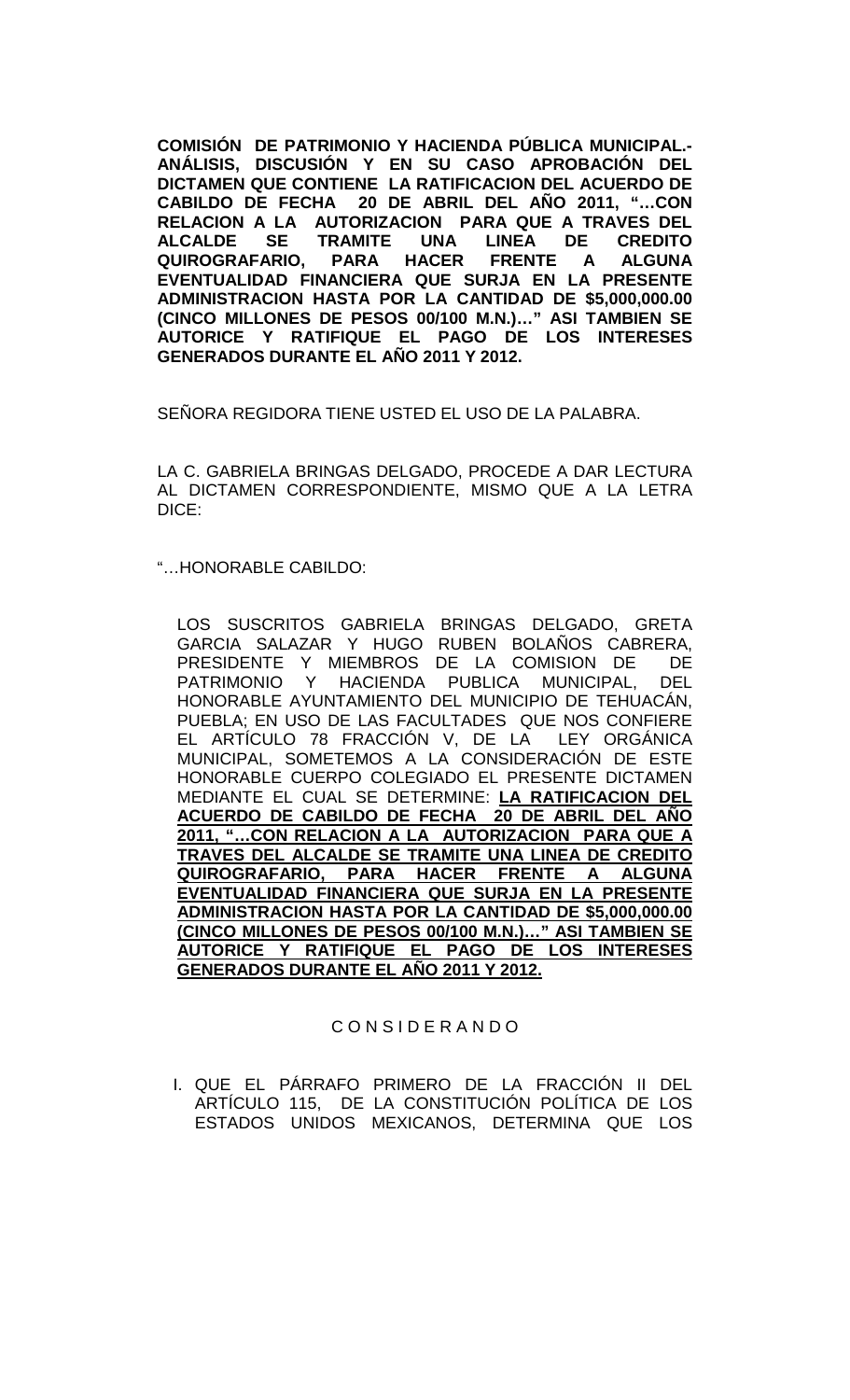AYUNTAMIENTOS TENDRÁN FACULTADES PARA APROBAR, DE ACUERDO CON LAS LEYES EN MATERIA MUNICIPAL QUE DEBERÁN EXPEDIR LAS LEGISLATURAS DE LOS ESTADOS, LOS BANDOS DE POLICÍA Y GOBIERNO, LOS REGLAMENTOS, CIRCULARES Y DISPOSICIONES ADMINISTRATIVAS DE OBSERVANCIA GENERAL DENTRO DE SUS RESPECTIVAS JURISDICCIONES, QUE ORGANICEN LA ADMINISTRACIÓN PÚBLICA MUNICIPAL, REGULEN LAS MATERIAS, PROCEDIMIENTOS, FUNCIONES Y SERVICIOS PÚBLICOS DE SU COMPETENCIA Y ASEGUREN LA PARTICIPACIÓN CIUDADANA Y VECINAL; MISMA DISPOSICIÓN QUE ES TRASLADADA A LA FRACCIÓN III DEL ARTÍCULO 105 DE LA CONSTITUCIÓN POLÍTICA DEL ESTADO LIBRE Y SOBERANO DE PUEBLA; Y A LOS ARTÍCULOS 3 Y 84, DE LA LEY ORGÁNICA MUNICIPAL.

- II. QUE EL ARTÍCULO 103, DE LA CONSTITUCIÓN POLÍTICA DEL ESTADO LIBRE Y SOBERANO DE PUEBLA, Y CORRELATIVO 143, DE LA LEY ORGÁNICA MUNICIPAL, REFIEREN QUE LOS MUNICIPIOS TIENEN PERSONALIDAD JURÍDICA Y PATRIMONIO PROPIO, Y QUE LOS AYUNTAMIENTOS MANEJARAN CONFORME A LA LEY Y ADMINISTRARAN LIBREMENTE SU HACIENDA; DEBIENDO DENTRO DE LOS LÍMITES LEGALES CORRESPONDIENTES, Y DE ACUERDO CON EL PRESUPUESTO DE EGRESOS Y EL PLAN DE<br>DESARROLLO MUNICIPAL VIGENTES, ATENDER DESARROLLO MUNICIPAL VIGENTES, ATENDER<br>EFICAZMENTE LOS DIFERENTES RAMOS DE LA LOS DIFERENTES RAMOS ADMINISTRACIÓN PÚBLICA MUNICIPAL.
- III. QUE EN TÉRMINOS DE LOS ARTÍCULOS 1 Y 2, DE LA LEY DE HACIENDA MUNICIPAL DE TEHUACÁN, SE CONSIDERAN<br>INGRESOS DEL MUNICIPIO DE TEHUACÁN, LAS DEL MUNICIPIO DE TEHUACÁN, PERCEPCIONES EN DINERO, EN ESPECIE O EN CUALQUIER<br>OTRA FORMA. QUE INTEGRADOS AL ERARIO FORMA, QUE INTEGRADOS AL GUBERNAMENTAL SEAN DESTINADOS A CUBRIR SUS GASTOS PÚBLICOS.

DICHOS INGRESOS SE CLASIFICAN EN CONTRIBUCIONES, PRODUCTOS, APROVECHAMIENTOS, PARTICIPACIONES, APORTACIONES, REASIGNACIONES Y DEMÁS INGRESOS QUE DETERMINEN LOS ORDENAMIENTOS FISCALES; LAS DONACIONES, LEGADOS, HERENCIAS Y REINTEGROS QUE SE HICIEREN A SU FAVOR, ASÍ COMO CUALQUIER OTRO QUE INCREMENTE EL ERARIO PÚBLICO.

IV. QUE EL ARTÍCULO 92, ESTIPULA EN SUS FRACCIONES III, IV, Y V, Y 94, DE LA LEY ORGÁNICA MUNICIPAL, ESTIPULAN QUE SON FACULTADES Y OBLIGACIONES DE LOS<br>REGIDORES EL EJERCER LAS FACULTADES DE EL EJERCER LAS FACULTADES DELIBERACIÓN Y DECISIÓN DE LOS ASUNTOS QUE LE COMPETEN AL AYUNTAMIENTO, FORMAR PARTE DE LAS COMISIONES PARA LAS QUE FUEREN DESIGNADOS POR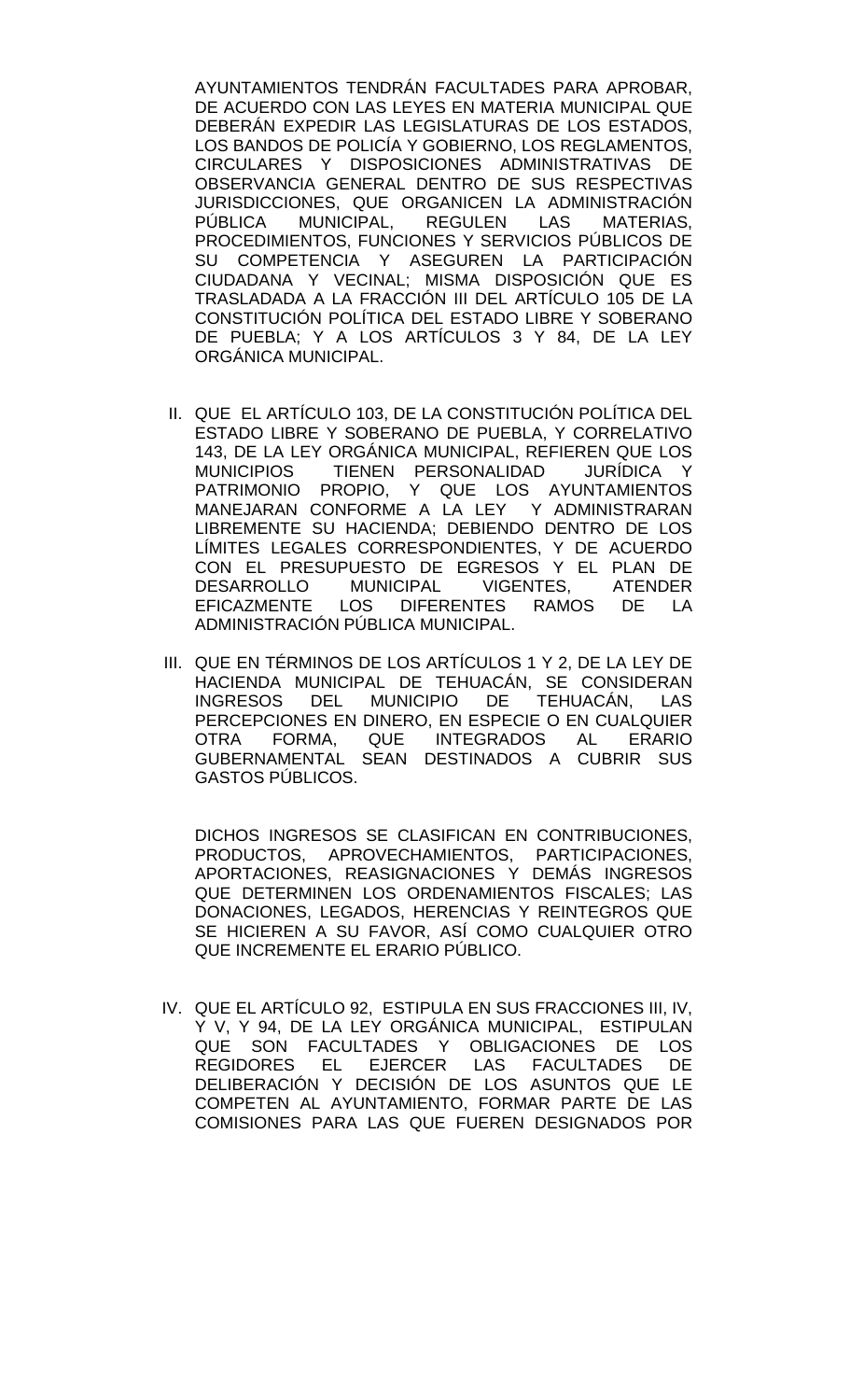ESTE Y DICTAMINAR E INFORMAR SOBRE LOS ASUNTOS QUE SE LES ENCOMIENDE, DISPOSICIÓN QUE SE ARTICULA CON EL DISPOSITIVO 96 FRACCIÓN I, DEL MISMO ORDENAMIENTO QUE ESTABLECE QUE DENTRO DE LAS<br>COMISIONES PERMANENTES DE REGIDORES SE COMISIONES PERMANENTES DE REGIDORES ENCUENTRA LA DE PATRIMONIO, HACIENDA PÚBLICA MUNICIPAL, DE LA QUE FORMAMOS PARTE LOS SUSCRITOS Y QUE DEBERÁ ANALIZAR, DISCUTIR, PROPONER SOBRE LOS ASUNTOS COMPRENDIDOS EN ESAS MATERIAS;

- V. QUE EL ARTÍCULO 150, FRACCIÓN VI, DE LA LEY ORGÁNICA MUNICIPAL DETERMINA QUE EL GASTO MUNICIPAL SE EJERCERÁ DE ACUERDO A LO QUE DETERMINE EL AYUNTAMIENTO, PERO COMO MÍNIMO DEBERÁ PROVEERSE PARA SERVICIOS PÚBLICOS, REFIRIÉNDOSE ESTE A LO ESTABLECIDO POR EL ARTÍCULO 197.
- VI. DADAS LAS EVENTUALIDADES QUE PUEDAN PRESENTARSE DURANTE LA PRESENTE GESTIÓN MUNICIPAL, EL AYUNTAMIENTO REQUIERE DE UNA LÍNEA DE CRÉDITO QUIROGRAFARIO, MISMA QUE SE TENDRÁ DISPONIBLE Y SE UTILIZARA PARA HACER FRENTE A ALGUNA EVENTUALIDAD FINANCIERA QUE SURJA EN LA PRESENTE ADMINISTRACIÓN MUNICIPAL YA QUE BAJO ESTA MODALIDAD SE TRATA DE UN CRÉDITO A CORTO PLAZO, CON EL CUAL SE PUEDEN CUBRIR NECESIDADES PUNTUALES DE LIQUIDEZ QUE HAYAN SURGIDO DE FORMA IMPREVISTA, DONDE NO SON NECESARIAS GARANTÍAS ESPECÍFICAS, ÚNICAMENTE LA OBLIGACIÓN DE SUSCRIBIR LOS PAGARÉS NECESARIOS PARA EL REEMBOLSO DE LAS CANTIDADES PERCIBIDAS MAS SUS INTERESES, Y CLARO ESTÁ, HAY QUE DEMOSTRAR PARA LA CONSECUCIÓN DE ESTA MODALIDAD DE PRÉSTAMO LA CAPACIDAD DE PAGO DEL MISMO, JUNTO A UNA BUENA CONDICIÓN DE SOLVENCIA TANTO ECONÓMICA COMO MORAL.
- VII. ASI TAMBIEN SE HACE DEL CONOCIMIENTO DEL CABILDO QUE CON RELACION A LOS INTERESES QUE GENERO DICHO CREDITO, SE TUVO QUE CUBRIR LAS CANTIDADES SIGUUIENTES: POR EL AÑO 2011 \$128,433.34, POR EL AÑO 2012 69,990.29, YA QUE DICHA LINEA DE CREDITO FUE SALDADA CON FECHA 29 DE FEBRERO DEL 2012, POR LO QUE SE HACE NECESARIO LA APROBACION Y RATIFICACION DEL CABILDO DE LAS CANTIDADES EROGADAS COMO INTERESES.

POR LO ANTERIORMENTE EXPUESTO Y FUNDADO EN LOS CONSIDERANDOS QUE ANTECEDEN Y EN USO DE LAS FACULTADES CONFERIDAS A LOS MIEMBROS INTEGRANTES DE LAS COMISIONES QUE SUSCRIBEN, PRESENTAN A ESTE CUERPO EDILICIO EL SIGUIENTE: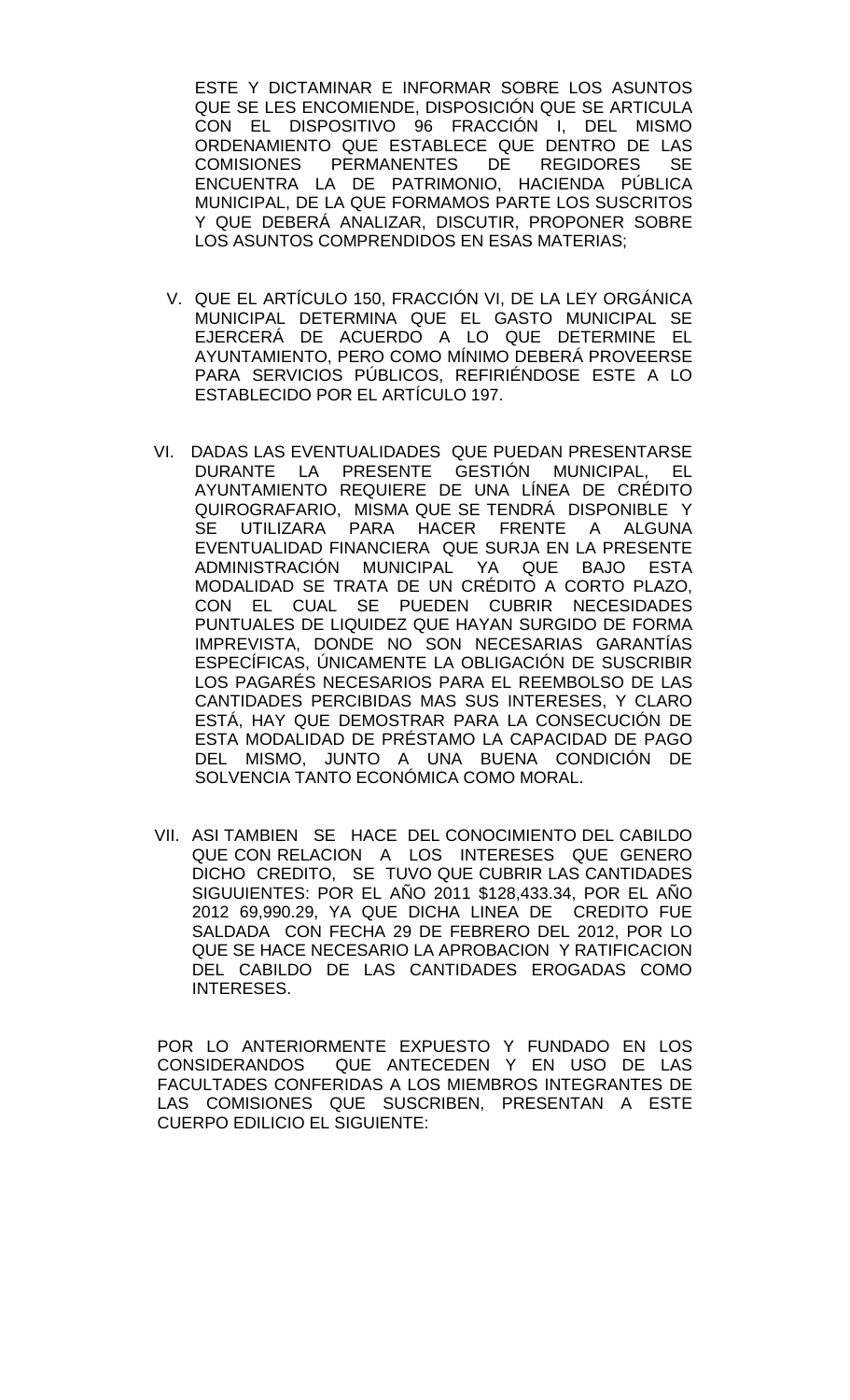## D I C T A M E N

UNICO.- SE RATIFIQUE **EL ACUERDO DE CABILDO DE FECHA 20 DE ABRIL DEL AÑO 2011, "…CON RELACION A LA AUTORIZACION PARA QUE A TRAVES DEL ALCALDE SE TRAMITE UNA LINEA DE CREDITO QUIROGRAFARIO, PARA HACER FRENTE A ALGUNA EVENTUALIDAD FINANCIERA QUE SURJA EN LA PRESENTE ADMINISTRACION HASTA POR LA CANTIDAD DE \$5,000,000.00 (CINCO MILLONES DE PESOS 00/100 M.N.)…" ASI TAMBIEN SE AUTORICE Y RATIFIQUE EL PAGO DE LOS INTERESES GENERADOS DURANTE EL AÑO 2011 POR LA CANTIDAD DE \$128,433.34 Y POR EL AÑO 2012 POR LA CANTIDAD DE \$69,990.29 RESPECTIVAMENTE.-** ATENTAMENTE.- TEHUACAN, PUE., ENERO 2 DEL 2013.- POR LA COMISION DE PATRIMONIO Y HACIENDA PUBLICA MUNICIPAL.- GABRIELA BRINGAS DELGADO.- PRESIDENTA.- C. GRETA GARCIA SALAZAR.- MIEMBRO.- C. HUGO RUBEN BOLAÑOS CABRERA.- MIEMBRO.- FIRMAS ILEGIBLES…."

SEÑOR PRESIDENTE MUNICIPAL, REGIDORES Y SINDICO MUNICIPAL, EN VOTACIÓN SE LES CONSULTA SI SE APRUEBA LA PROPUESTA PRESENTADA EN CUESTIÓN, LOS QUE ESTÉN POR LA AFIRMATIVA SÍRVANSE MANIFESTARLO LEVANTANDO LA MANO.

HABIÉNDOSE ANALIZADO AMPLIAMENTE EL CONTENIDO DEL DICTAMEN DE REFERENCIA, POR MAYORÍA CON 12 VOTOS A FAVOR, POR PARTE DE LOS INTEGRANTES DEL HONORABLE CABILDO, SE DETERMINA EL SIGUIENTE:

## **A C U E R D O**

**ÚNICO.-** SE RATIFICA **EL ACUERDO DE CABILDO DE FECHA 20 DE ABRIL DEL AÑO 2011, "…CON RELACION A LA AUTORIZACION PARA QUE A TRAVÉS DEL ALCALDE SE TRAMITE UNA LINEA DE CREDITO QUIROGRAFARIO, PARA HACER FRENTE A ALGUNA EVENTUALIDAD FINANCIERA QUE SURJA EN LA PRESENTE ADMINISTRACION HASTA POR LA CANTIDAD DE \$5,000,000.00 (CINCO MILLONES DE PESOS 00/100 M.N.)…" ASI TAMBIEN SE AUTORIZA Y RATIFICA EL PAGO DE LOS INTERESES GENERADOS DURANTE EL AÑO 2011 POR LA CANTIDAD DE \$128,433.34 (CIENTO VEINTIOCHO MIL CUATROCIENTOS TREINTA Y TRES PESOS 34/100M.N.) Y POR EL AÑO 2012 POR LA CANTIDAD DE \$69,990.29 (SESENTA Y NUEVE MIL NOVECIENTOS NOVENTA PESOS 29/100 M.N.) RESPECTIVAMENTE.**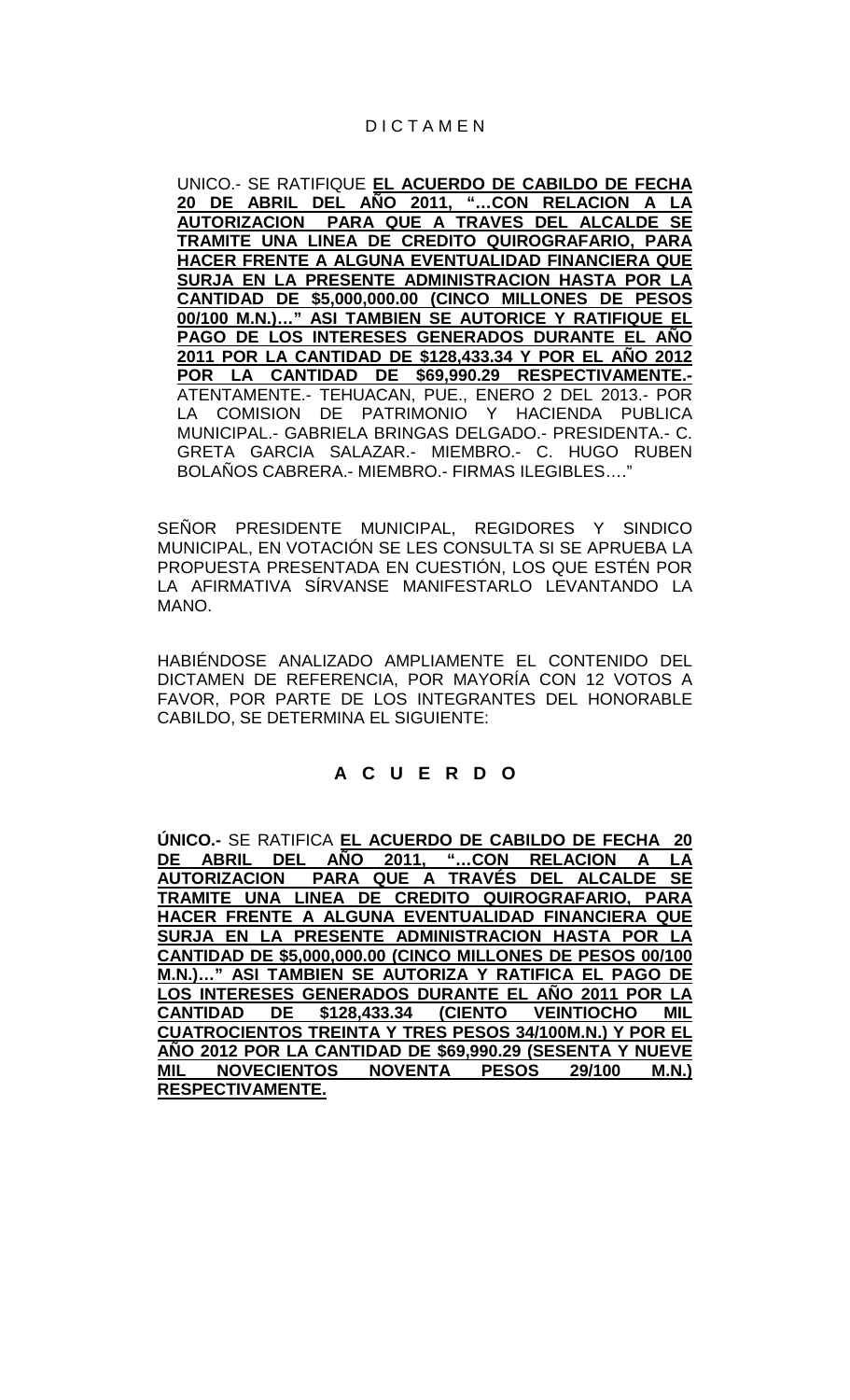LO ANTERIOR CON FUNDAMENTO EN LOS DISPOSITIVOS LEGALES INVOCADOS EN EL DICTAMEN DE REFERENCIA.

**COMISIÓN DE PATRIMONIO Y HACIENDA PÚBLICA MUNICIPAL.- ANÁLISIS, DISCUSIÓN Y EN SU CASO APROBACIÓN DEL QUE CONTIENE LA RATIFICACION PARTICIPACIONES EXTRAORDINARIAS A LA JUNTA AUXILIAR DE SANTA MARIA COAPAN, RESPECTO AL PAGO PARA EL RELLENO SANITARIO, CORRESPONDIENTE AL EJERCICIO FISCAL 2011.**

SEÑORA REGIDORA TIENE USTED EL USO DE LA PALABRA.

LA C. GABRIELA BRINGAS DELGADO, PROCEDE A DAR LECTURA AL DICTAMEN CORRESPONDIENTE, MISMO QUE A LA LETRA DICE:

"…HONORABLE CABILDO:

LOS SUSCRITOS GABRIELA BRINGAS DELGADO, GRETA GARCIA SALAZAR Y HUGO RUBEN BOLAÑOS CABRERA, PRESIDENTE Y MIEMBROS DE LA COMISION DE DE PATRIMONIO Y HACIENDA PUBLICA MUNICIPAL, DEL HONORABLE AYUNTAMIENTO DEL MUNICIPIO DE TEHUACÁN, PUEBLA; EN USO DE LAS FACULTADES QUE NOS CONFIERE EL ARTÍCULO 78 FRACCIÓN V, DE LA LEY ORGÁNICA MUNICIPAL, SOMETEMOS A LA CONSIDERACIÓN DE ESTE HONORABLE CUERPO COLEGIADO EL PRESENTE DICTAMEN MEDIANTE EL CUAL SE DETERMINE: **LA RATIFICACION DE PARTICIPACIONES EXTRAORDINARIAS A LA JUNTA AUXILIAR DE SANTA MARIA COAPAN, RESPECTO AL PAGO PARA EL RELLENO SANITARIO, CORRESPONDIENTE AL EJERCICIO FISCAL 2011.**

### C O N S I D E R A N D O

I. QUE EL PÁRRAFO PRIMERO DE LA FRACCIÓN II DEL ARTÍCULO 115, DE LA CONSTITUCIÓN POLÍTICA DE LOS ESTADOS UNIDOS MEXICANOS, DETERMINA QUE LOS AYUNTAMIENTOS TENDRÁN FACULTADES PARA APROBAR, DE ACUERDO CON LAS LEYES EN MATERIA MUNICIPAL QUE DEBERÁN EXPEDIR LAS LEGISLATURAS DE LOS ESTADOS, LOS BANDOS DE POLICÍA Y GOBIERNO, LOS REGLAMENTOS, CIRCULARES Y DISPOSICIONES ADMINISTRATIVAS DE OBSERVANCIA GENERAL DENTRO DE SUS RESPECTIVAS JURISDICCIONES, QUE ORGANICEN LA ADMINISTRACIÓN PÚBLICA MUNICIPAL, REGULEN LAS MATERIAS, PROCEDIMIENTOS, FUNCIONES Y SERVICIOS PÚBLICOS DE SU COMPETENCIA Y ASEGUREN LA PARTICIPACIÓN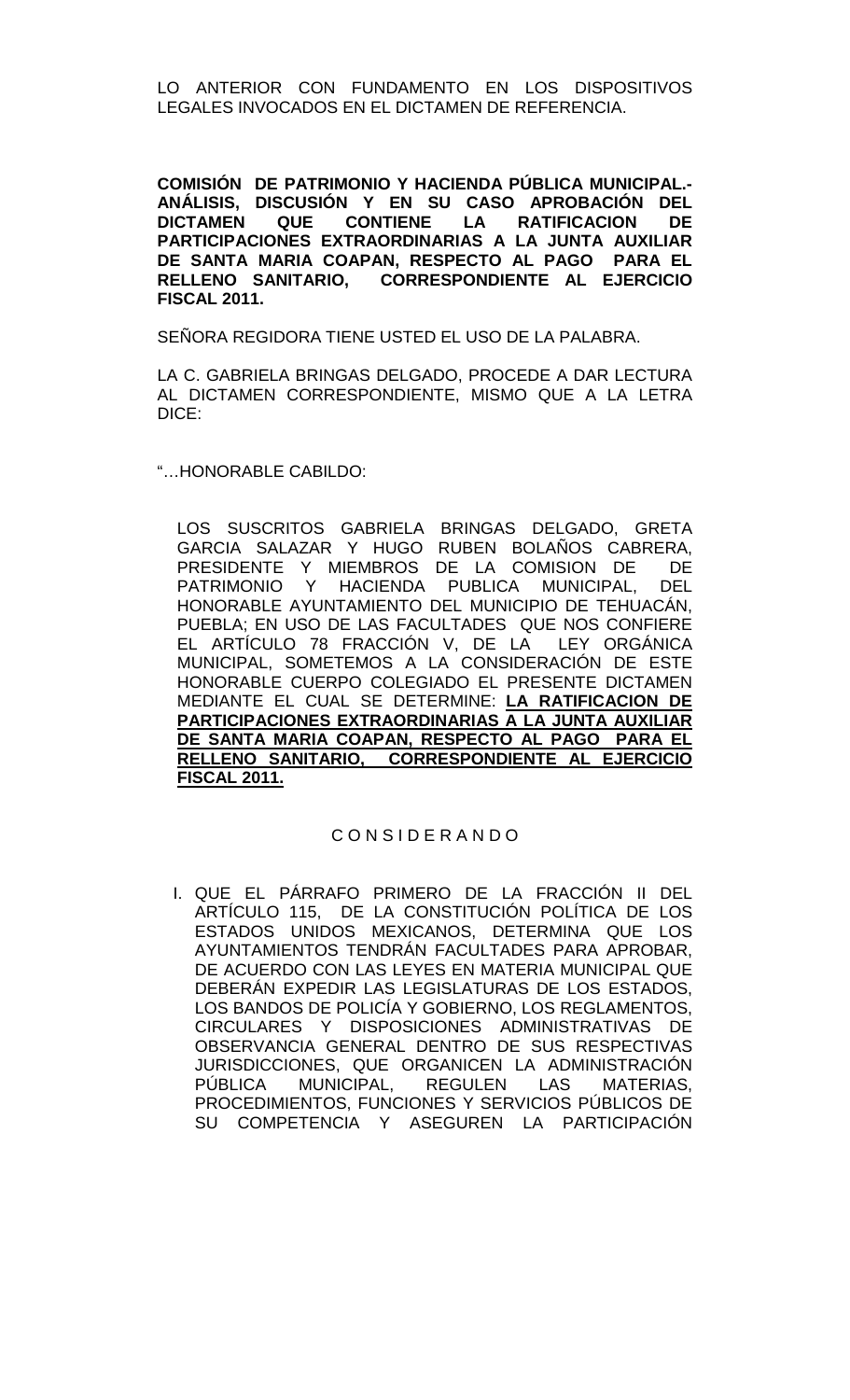CIUDADANA Y VECINAL; MISMA DISPOSICIÓN QUE ES TRASLADADA A LA FRACCIÓN III DEL ARTÍCULO 105 DE LA CONSTITUCIÓN POLÍTICA DEL ESTADO LIBRE Y SOBERANO DE PUEBLA; Y A LOS ARTÍCULOS 3 Y 84, DE LA LEY ORGÁNICA MUNICIPAL.

- II. QUE EL ARTÍCULO 103, DE LA CONSTITUCIÓN POLÍTICA DEL ESTADO LIBRE Y SOBERANO DE PUEBLA, Y CORRELATIVO 143, DE LA LEY ORGÁNICA MUNICIPAL, REFIEREN QUE LOS MUNICIPIOS TIENEN PERSONALIDAD JURÍDICA Y PATRIMONIO PROPIO, Y QUE LOS AYUNTAMIENTOS MANEJARAN CONFORME A LA LEY Y ADMINISTRARAN LIBREMENTE SU HACIENDA; DEBIENDO DENTRO DE LOS LÍMITES LEGALES CORRESPONDIENTES, Y DE ACUERDO CON EL PRESUPUESTO DE EGRESOS Y EL PLAN DE DESARROLLO MUNICIPAL VIGENTES, ATENDER<br>EFICAZMENTE LOS DIFERENTES RAMOS DE LA RAMOS DE LA ADMINISTRACIÓN PÚBLICA MUNICIPAL.
- III. QUE EN TÉRMINOS DE LOS ARTÍCULOS 1 Y 2, DE LA LEY DE HACIENDA MUNICIPAL DE TEHUACÁN, SE CONSIDERAN INGRESOS DEL MUNICIPIO DE TEHUACÁN, LAS PERCEPCIONES EN DINERO, EN ESPECIE O EN CUALQUIER OTRA FORMA, QUE INTEGRADOS AL ERARIO GUBERNAMENTAL SEAN DESTINADOS A CUBRIR SUS GASTOS PÚBLICOS.

DICHOS INGRESOS SE CLASIFICAN EN CONTRIBUCIONES, PRODUCTOS, APROVECHAMIENTOS, PARTICIPACIONES, APORTACIONES, REASIGNACIONES Y DEMÁS INGRESOS QUE DETERMINEN LOS ORDENAMIENTOS FISCALES; LAS DONACIONES, LEGADOS, HERENCIAS Y REINTEGROS QUE SE HICIEREN A SU FAVOR, ASÍ COMO CUALQUIER OTRO QUE INCREMENTE EL ERARIO PÚBLICO.

- IV. QUE EL ARTÍCULO 92, ESTIPULA EN SUS FRACCIONES III, IV, Y V, Y 94, DE LA LEY ORGÁNICA MUNICIPAL, ESTIPULAN QUE SON FACULTADES Y OBLIGACIONES DE LOS REGIDORES EL EJERCER LAS FACULTADES DE DELIBERACIÓN Y DECISIÓN DE LOS ASUNTOS QUE LE COMPETEN AL AYUNTAMIENTO, FORMAR PARTE DE LAS COMISIONES PARA LAS QUE FUEREN DESIGNADOS POR ESTE Y DICTAMINAR E INFORMAR SOBRE LOS ASUNTOS QUE SE LES ENCOMIENDE, DISPOSICIÓN QUE SE ARTICULA CON EL DISPOSITIVO 96 FRACCIÓN I, DEL MISMO ORDENAMIENTO QUE ESTABLECE QUE DENTRO DE LAS<br>COMISIONES PERMANENTES DE REGIDORES SE COMISIONES PERMANENTES DE REGIDORES SE ENCUENTRA LA DE PATRIMONIO, HACIENDA PÚBLICA MUNICIPAL, DE LA QUE FORMAMOS PARTE LOS SUSCRITOS Y QUE DEBERÁ ANALIZAR, DISCUTIR, PROPONER SOBRE LOS ASUNTOS COMPRENDIDOS EN ESAS MATERIAS;
- V. QUE EL ARTÍCULO 150, FRACCIÓN VI, DE LA LEY ORGÁNICA MUNICIPAL DETERMINA QUE EL GASTO MUNICIPAL SE EJERCERÁ DE ACUERDO A LO QUE DETERMINE EL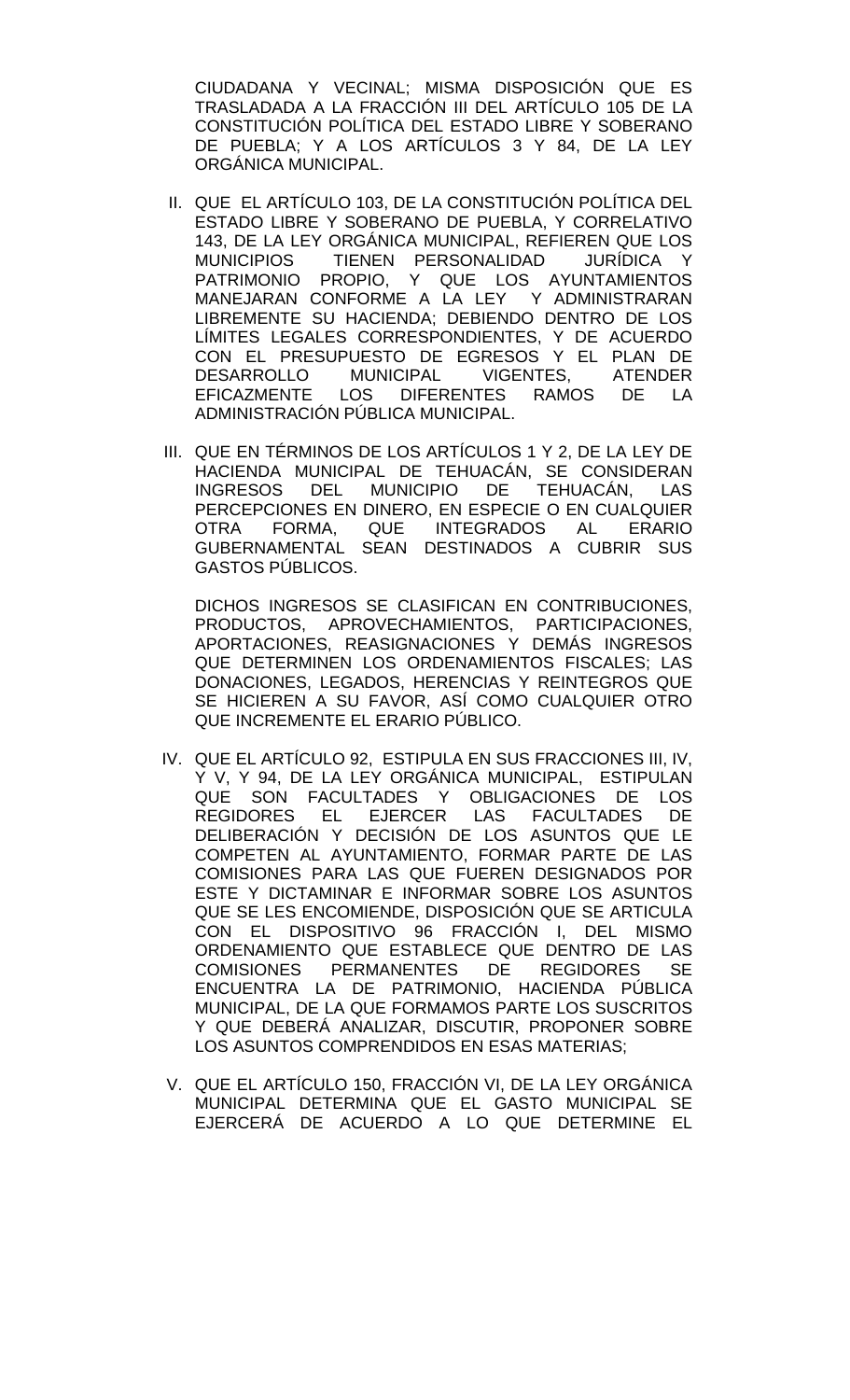AYUNTAMIENTO, PERO COMO MÍNIMO DEBERÁ PROVEERSE PARA SERVICIOS PÚBLICOS, REFIRIÉNDOSE ESTE A LO ESTABLECIDO POR EL ARTÍCULO 197.

VI. COMO ES DEL CONOCIMIENTOS DE LOS INTEGRANTES DEL HONORABLE CABILDO, HACE NECESARIO LA RATIFICACION DE PARTICIPACIONES EXTRAORDINARIAS A LA JUNTA AUXILIAR DE SANTA MARIA COAPAN, RESPECTO AL PAGO PARA EL RELLENO SANITARIO, POR LA POR UN TOTAL DE **\$253,000.00 (DOSCIENTOS SINCUENTA Y TRES MIL PESOS 00/100 M.N.)** CORRESPONDIENTE AL EJERCICIO FISCAL 2011.

POR LO ANTERIORMENTE EXPUESTO Y FUNDADO EN LOS CONSIDERANDOS QUE ANTECEDEN Y EN USO DE LAS FACULTADES CONFERIDAS A LOS MIEMBROS INTEGRANTES DE LAS COMISIONES QUE SUSCRIBEN, PRESENTAN A ESTE CUERPO EDILICIO EL SIGUIENTE:

## **DICTAMEN**

ÚNICO.- SE DETERMINE **LA RATIFICACION DE PARTICIPACIONES EXTRAORDINARIAS A LA JUNTA AUXILIAR DE SANTA MARIA COAPAN, RESPECTO AL PAGO PARA EL RELLENO SANITARIO, POR LA CANTIDAD DE \$253,000.00 (DOSCIENTOS SINCUENTA Y TRES MIL PESOS 00/100 M.N.) CORRESPONDIENTE AL EJERCICIO FISCAL 2011.-** ATENTAMENTE.-TEHUACAN, PUE., ENERO 2 DEL 2013.- POR LA COMISIÓN DE PATRIMONIO Y HACIENDA PUBLICA MUNICIPAL.- GABRIELA BRINGAS DELGADO.- PRESIDENTA.- C. GRETA GARCIA SALAZAR.- MIEMBRO.- C. HUGO RUBEN BOLAÑOS CABRERA.- MIEMBRO.- FIRMAS ILEGIBLES…."

SEÑOR PRESIDENTE MUNICIPAL, REGIDORES Y SINDICO MUNICIPAL, EN VOTACIÓN SE LES CONSULTA SI SE APRUEBA LA PROPUESTA PRESENTADA EN CUESTIÓN, LOS QUE ESTÉN POR LA AFIRMATIVA SÍRVANSE MANIFESTARLO LEVANTANDO LA MANO.

HABIÉNDOSE ANALIZADO AMPLIAMENTE EL CONTENIDO DEL DICTAMEN DE REFERENCIA, POR MAYORÍA CON 12 VOTOS A FAVOR, POR PARTE DE LOS INTEGRANTES DEL HONORABLE CABILDO, SE DETERMINA EL SIGUIENTE:

# **A C U E R D O**

ÚNICO.- EL CABILDO APRUEBA **LA RATIFICACION DE PARTICIPACIONES EXTRAORDINARIAS A LA JUNTA AUXILIAR DE SANTA MARIA COAPAN, RESPECTO AL PAGO PARA EL**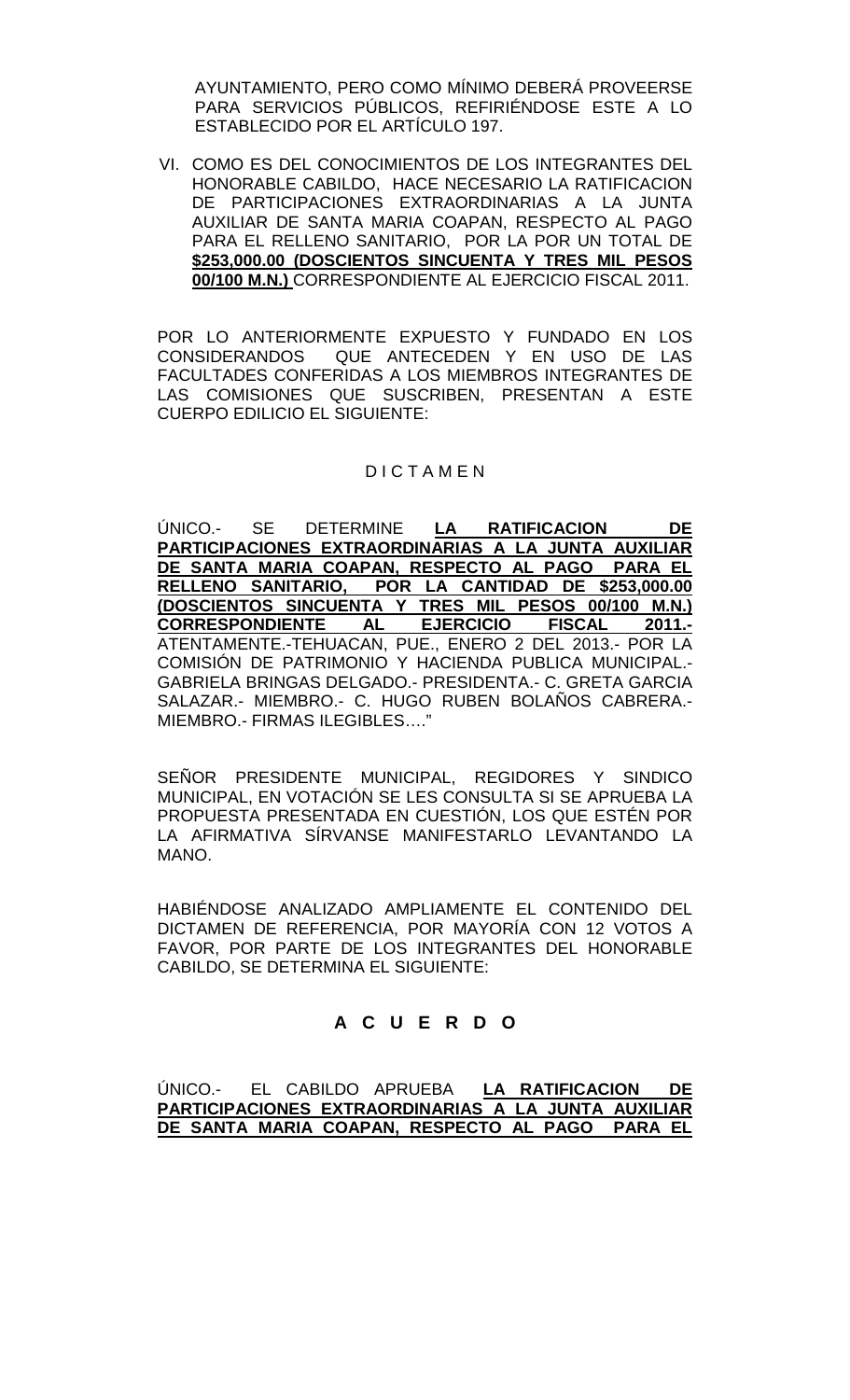### **RELLENO SANITARIO, POR LA CANTIDAD DE \$253,000.00 (DOSCIENTOS CINCUENTA Y TRES MIL PESOS 00/100 M.N.) CORRESPONDIENTE AL EJERCICIO FISCAL 2011.**

LO ANTERIOR CON FUNDAMENTO EN LOS DISPOSITIVOS LEGALES INVOCADOS EN EL DICTAMEN DE REFERENCIA.

NO HABIENDO ASUNTO QUE TRATAR SE DA POR TERMINADA LA PRESENTE SESIÓN DE CABILDO, SIENDO LAS OCHO HORAS CON CUARENTA Y CINCO MINUTOS DEL DÍA TRES DE ENERO DEL AÑO DOS MIL TRECE, PROCEDIENDOSE A LEVANTAR LA<br>PRESENTE ACTA QUE FIRMAN LOS QUE EN ELLA ACTA QUE FIRMAN LOS QUE EN ELLA INTERVINIERON.- DOY FE.----------------------------------------------------------

# **SECRETARIO DEL H. AYUNTAMIENTO**

**C. JOSÉ ORLANDO CUALLO CINTA.**

**C. ELISEO LEZAMA PRIETO \_\_\_\_\_\_\_\_\_\_\_\_\_\_\_\_\_\_\_\_\_\_**

**C. HUGO RUBEN BOLAÑOS CABRERA \_\_\_\_\_\_\_\_\_\_\_\_\_\_\_\_\_\_\_\_\_\_ C. GABRIELA BRINGAS DELGADO \_\_\_\_\_\_\_\_\_\_\_\_\_\_\_\_\_\_\_\_\_\_**

**C. CARLOS ARENAS GUTIERREZ \_\_\_\_\_\_\_\_\_\_\_\_\_\_\_\_\_\_\_\_\_\_**

**C. GRETA GARCIA SALAZAR C. CONSUMING AUSENTE** 

**C. CLOTILDE EFREN JUVENCIO PASTRANA \_\_\_\_\_\_\_\_\_\_\_\_\_\_\_\_\_\_\_\_\_\_**

**C. MANUEL MARCELINO JIMENEZ LOPEZ \_\_\_\_\_\_\_\_\_\_\_\_\_\_\_\_\_\_\_\_\_\_**

**\_\_\_\_\_\_\_\_\_\_\_\_\_\_\_\_\_\_\_\_\_\_**

**C. LAURA DEL ROSARIO WUOTTO DIAZ CEBALLOS**